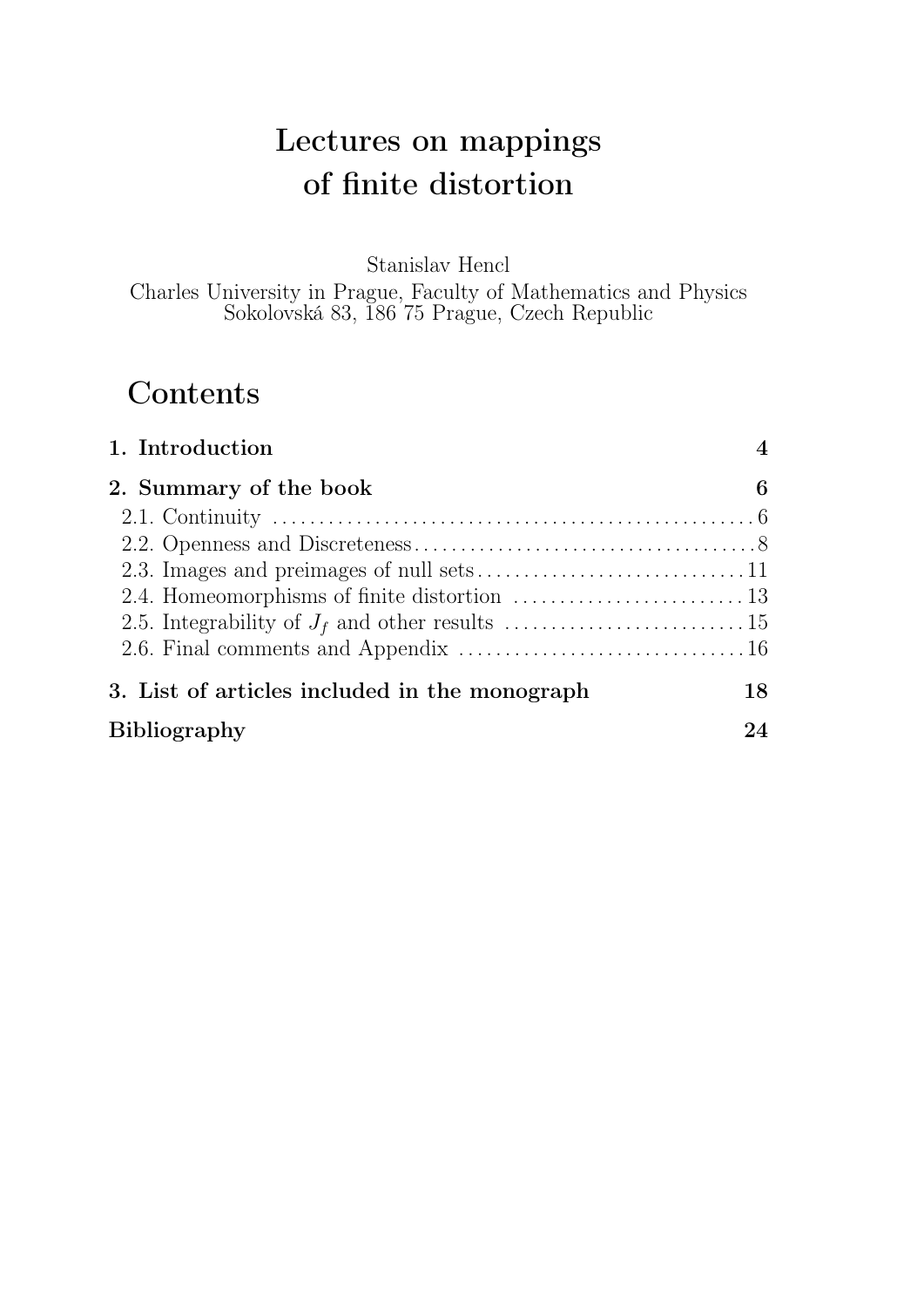#### Summary

Let  $\Omega \subset \mathbf{R}^n$  be a domain. We study a certain class of mapping f:  $\Omega \to \mathbf{R}^n$  that can serve as a class of deformations in nonlinear elasticity. These kind of problems were originally studied by Ball, Šverák, Müller, Spector, Fonseca and many others.

The natural problems studied in this area are the optimal condition that guarantee continuity (material cannot break and no cavities are created), null sets are mapped to null sets (material cannot be created from nothing), invertibility (interpenetration of matter), properties of the inverse mapping (backward deformation should be nice) and many others.

The monograph Lectures on Mappings Distortion written jointly with Pekka Koskela is an self-contained introduction to this field. The material is based on the graduate level courses that the authors have given at the University of Michigan, University of Jyväskylä and at Charles University in Prague and on short courses by the authors at summer schools in Ischia and at the de Giorgi center in Pisa.

The book can serve as a reading material on the graduate level or as a reference book to the researchers in the area. It contains also recent results in the field and some of them were obtained by the author of the thesis together with his coauthors.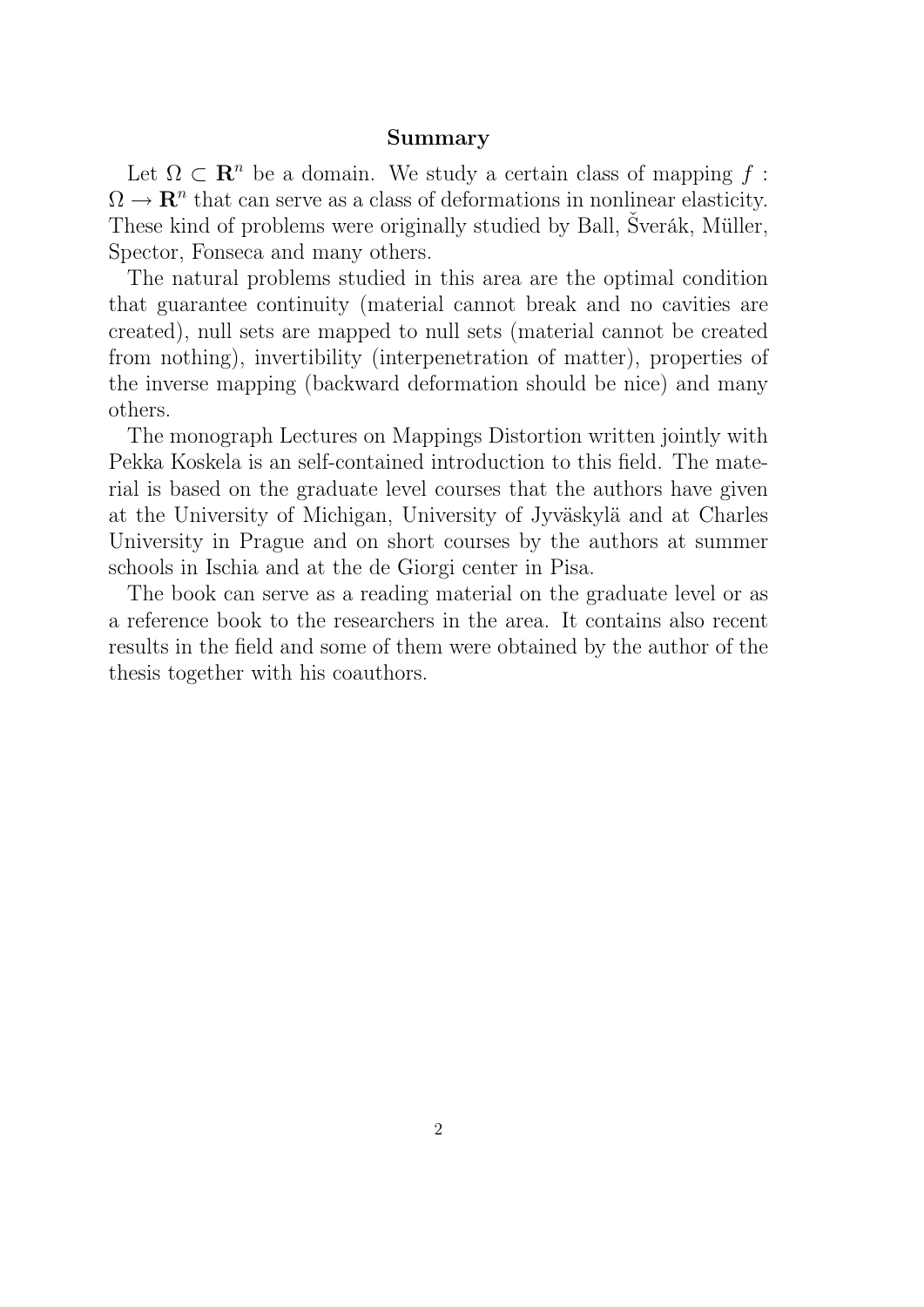#### Resumé

Nechť  $\Omega \subset \mathbf{R}^n$  je oblast. Studujeme třídu zobrazení $f: \Omega \to \mathbf{R}^n$ , která může sloužit jako třída deformací v teorii nelinární elasticity. Tyto problémy byly původně studovány matematiky jako Ball, Šverák, Müller, Spector, Fonseca a mnoha jinými.

Přirozené problémy v této oblasti jsou nalezení optimálních podmínek, které zaručí, že zobrazení je spojité (materiál se netrhá a uvnitř nevznikají dutiny), množiny nulové míry se zobrazí na množiny nulové míry (nový materiál nemůže vzniknout z ničeho), existence inverzního zobrazení (dvě části tělěsa se nemohou zobrazit do téhož místa), vlastnosti inverzního zobrazení (zpětná deformace by měla být hezká) a mnoho jiných.

Monografie Lectures on Mappings Distortion napsaná spolu s Pekkou Koskelou tvoří samostatný ú samostatný a nezávislý úvod do této problematiky. Materiál vzniknul na základě přednášek obou autorů na University of Michigan, University of Jyväskylä, na Karlově Univerzitě v Praze a na krátkých minikurzech, které autoři přednášeli na letní škole na Ischii a na de Giorgi center v Pise.

Kniha může sloužit jako samostatná četba na úrovni PhD studentů, nebo i jako referenční kniha pro jiné odborníky v dané oblasti. Obsahuje také mnoho nedávných výsledků a některé z nich byly dosaženy autorem spolu se spoluautory,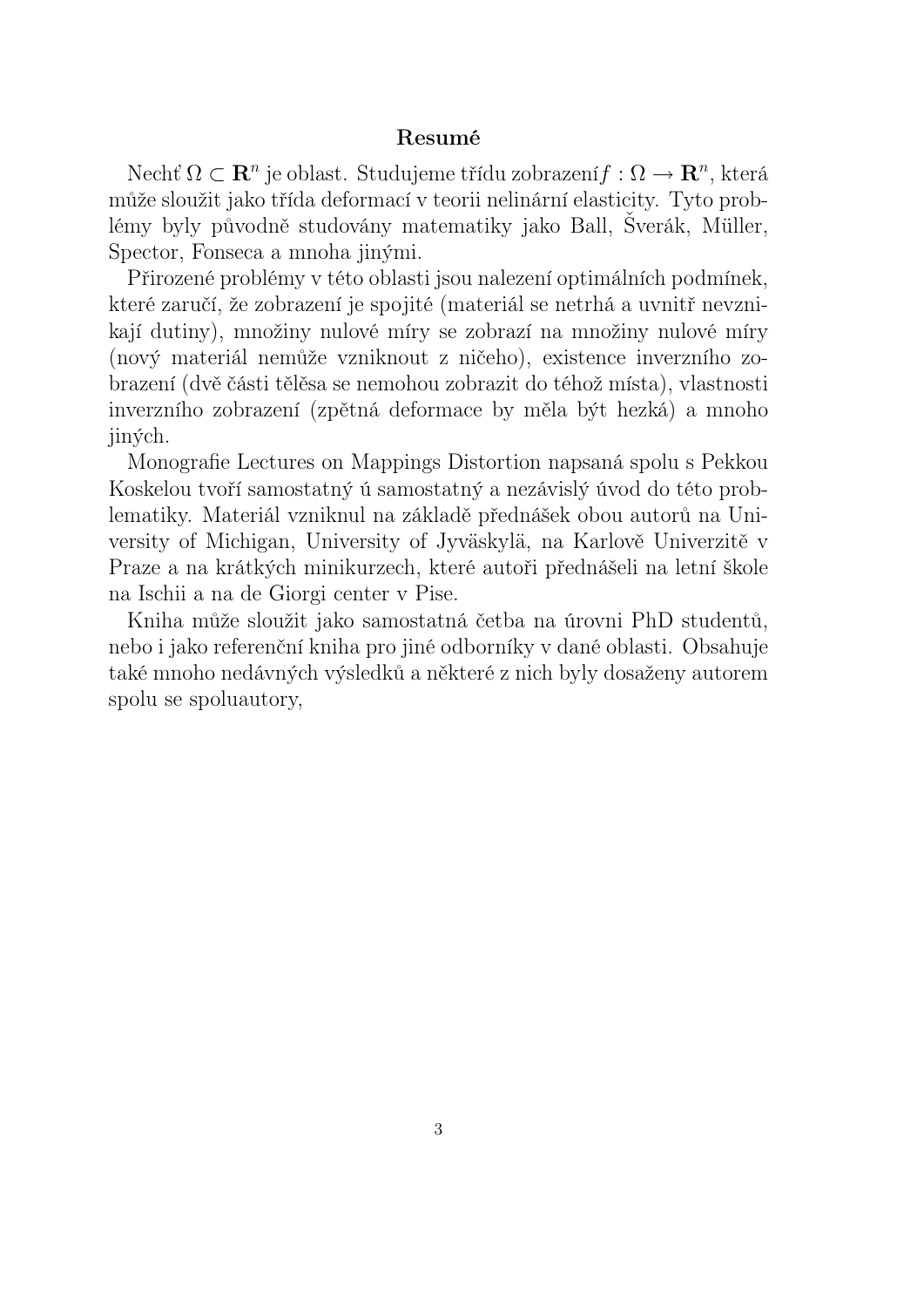## 1. INTRODUCTION

In 1981, J.M.Ball [3] established a class of mappings that can serve as a class of deformations in nonlinear elasticity. Nowadays the whole theory is very rich and we recommend the monographs [21] and [1] for history, references and further motivation.

We can view a domain  $\Omega \subset \mathbb{R}^n$  as a solid body in space and our mapping  $f : \Omega \to \mathbf{R}^n$  as a deformation of the body  $\Omega$  to  $f(\Omega)$ . There are several natural questions one can ask.

- Is  $f$  continuous?
- Does f map sets of zero measure to sets of zero measure?
- Is the mapping one-to-one? Does the inverse map  $f^{-1}$  exist?
- What are the properties of  $f^{-1}$ ? (Is the reverse deformation reasonable?)

It would be possible to consider many other questions, but we would like to concentrate on these in detail. The first question of continuity means from the physical point of view that the material does not break down into pieces and that no holes are created inside the material during our deformation.

The second question can be interpreted that the new material cannot be created or lost during our deformation. There are continuous and invertible mappings that map a set of measure zero (i.e. zero volume) to a set of positive measure or a set of positive measure to a set of measure zero. However these mappings are not suitable for developing a reasonable theory because it does not seem to be natural that something negligible can be mapped to something big. From a mathematical point of view this assumption is also crucial, because it is closely related with the validity of the substitution formula for the integral and it is one the main tools in this area.

A basic requirement of continuum mechanics is that interpenetration of matter does not occur, i.e. the mapping  $f(x)$  giving the position of a particle is invertible. It means that it is not possible that two different points are mapped to the same point. Therefore in any reasonable theory we expect that the inverse of our mapping exists. The inverse map can be viewed as a backward deformation to the original state and it is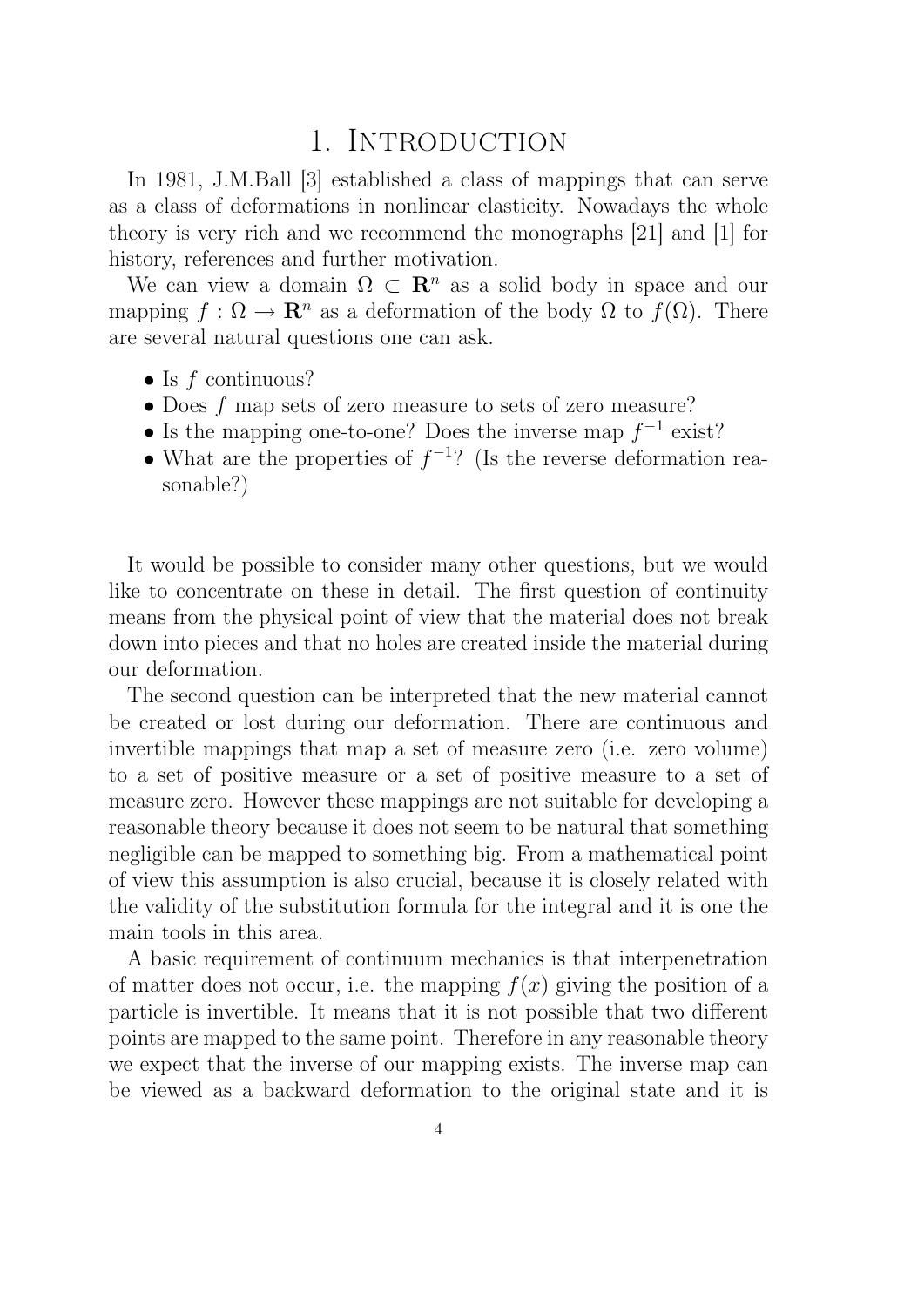natural to expect that if the original map is nice that the inverse map will posses also some good properties.

These questions of course make sense also in other dimensions than  $n = 3$  and they are usually studied for mappings  $f : \Omega \to \mathbb{R}^n$  where  $\Omega \subset \mathbb{R}^n$ . The situation in  $\mathbb{R}^2$  is sometimes simpler and can be used as model example.

Let us now introduce the class of mappings that is usually used now in this context. We assume that the reader is familiar with Sobolev space  $W^{1,1}(\Omega, \mathbf{R}^n)$ , i.e. mappings in  $L^1$  whose distributional derivatives are also in  $L^1$ .

**Definition 1.1.** We say that a mapping  $f : \Omega \rightarrow \mathbb{R}^n$  on an open connected set  $\Omega \subset \mathbf{R}^n$  has finite distortion if  $f \in W^{1,1}_{loc}(\Omega,\mathbf{R}^n)$ ,  $J_f \in$  $L^1_{\text{loc}}(\Omega)$  and there is a function  $K:\Omega \to [1,\infty]$  with  $\widetilde{K}(x) < \infty$  almost everywhere such that

(1)  $|Df(x)|^n \le K(x)J_f(x)$  for almost all  $x \in \Omega$ .

For mappings of finite distortion we can define the optimal distortion function as

$$
K_f(x) := \begin{cases} \frac{|Df(x)|^n}{J_f(x)} & \text{for all } x \in \{J_f > 0\}, \\ 1 & \text{for all } x \in \{J_f = 0\}. \end{cases}
$$

Let us note that that the definition  $(1)$  is equivalent to the assumptions that  $J_f(x) \geq 0$  a.e. (mapping does not change orientation) and to the assumption that  $|Df(x)|$  vanishes a.e. in the zero set of the Jacobian  ${x: J_f(x) = 0}.$ 

The condition (1) is a relaxation of the definition of quasiregularity (or quasiconformality) that requires that infinitesimal circles be mapped to infinitesimal ellipses whose eccentricities  $K_f(x)$  are uniformly bounded. Thus the study of mappings as in previous definition can be viewed as a generalization of the study of quasiregular mappings, also called mappings of bounded distortion. In a sense, one relaxes the boundedness of the distortion to integrability of the distortion. Mappings of bounded distortion are continuous, map sets of measure zero to sets of measure zero, and they are either constant or locally bounded to one. Also, a mapping of bounded distortion that is injective close to the boundary is necessarily a homeomorphism and the inverse is also of bounded distortion. Thus this class of mappings has the properties that are desirable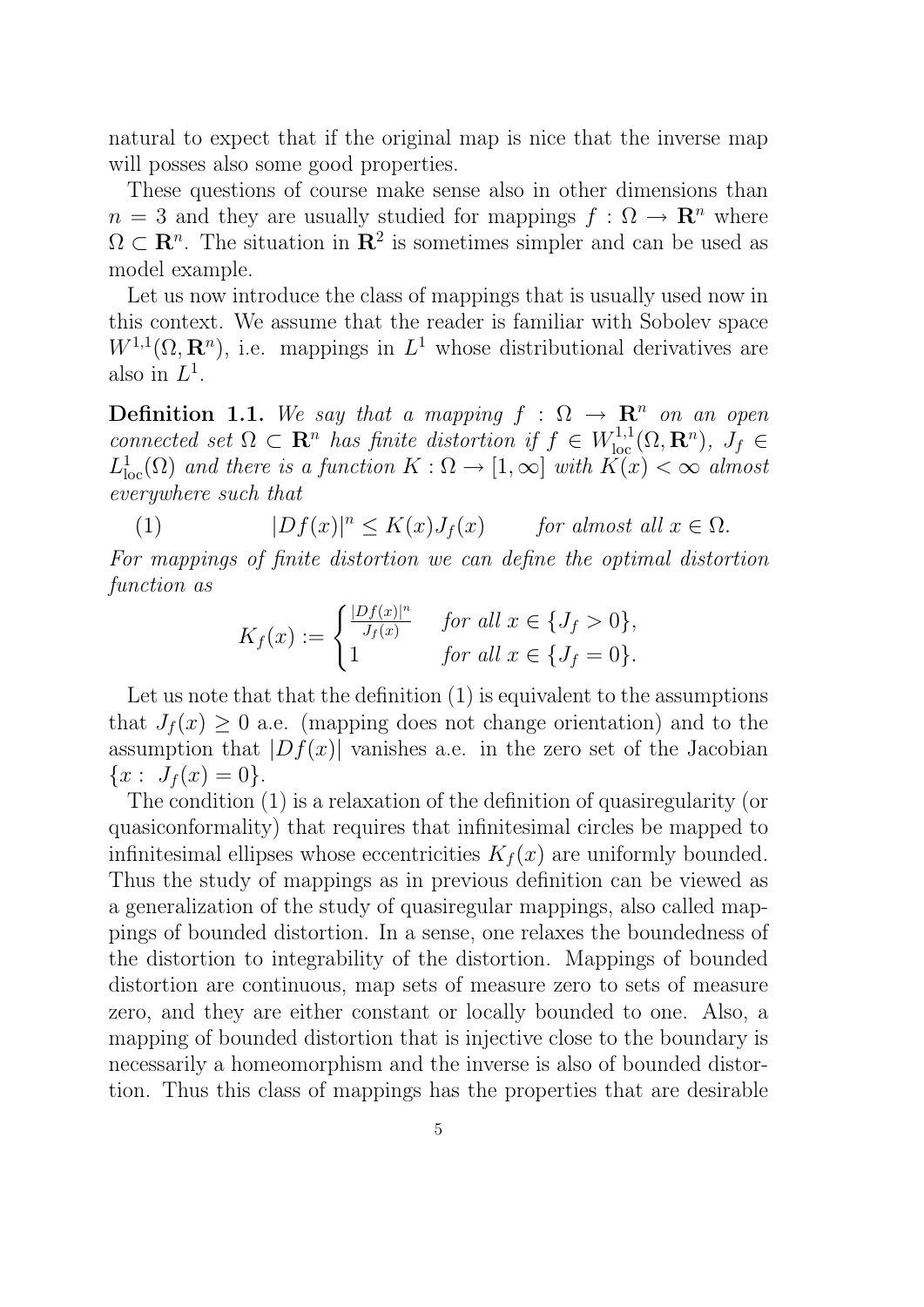from the point of view of nonlinear elasticity. Te class of quasiregular mappings was introduced by Yu.Reshetnyak in 1967 [35]. We recommend the monographs [35], [36] and [27] for an interested reader.

In the next chapters we relax the assumption  $K \in L^{\infty}$  and we show that mappings of finite distortion have properties similar to those of mappings of bounded distortion. We usually have two kinds of positive results. We assume that f is in the nice Sobolev space  $W^{1,n}$  and then we require some mild assumptions on the distortion like integrability or only finiteness almost everywhere. Alternatively, we assume only that  $f \in W^{1,1}$  but then we usually need much stronger assumptions on the distortion, like  $\exp(\lambda K_f) \in L^1$  for some  $\lambda > 0$ .

In the case of bounded distortion in the complex plane, one has the associated Beltrami equation

$$
\overline{\partial}f(z) = \mu(z)\partial f(z),
$$

where one assumes that  $\|\mu\|_{L^{\infty}} < 1$ . Each mapping of bounded distortion is a solution to this equation and each such an equation with  $\|\mu\|_{L^{\infty}} < 1$  has a homeomorphic solution of bounded distortion. It is possible to show the existence of solutions under weaker assumptions (see [1] for exact statement and proofs), like for those compactly supported  $\mu$  with  $\exp(\frac{p}{1-|\mu(z)|})$  integrable for some p; this corresponds to the class of mappings whose distortion is not necessarily bounded but  $\exp(\lambda K_f(x)) \in L^1$  for some  $\lambda > 0$ .

## 2. Summary of the book

In this section we give the summary of the book. This section is divided into six subsections, each corresponds to some chapter of the monograph. In each Subsection we will point out the original results that were obtained by the author in this area. For the detailed reference of the sources we point the readers attention to the Remarks at the end of the Chapters in the book. There he may also find 26 Open problems in the area.

#### 2.1. Continuity.

It is a well-known fact that each function in the Sobolev space  $W^{1,p}$ has a continuous representative if  $p > n$  but not necessarily for any  $p \leq n$ .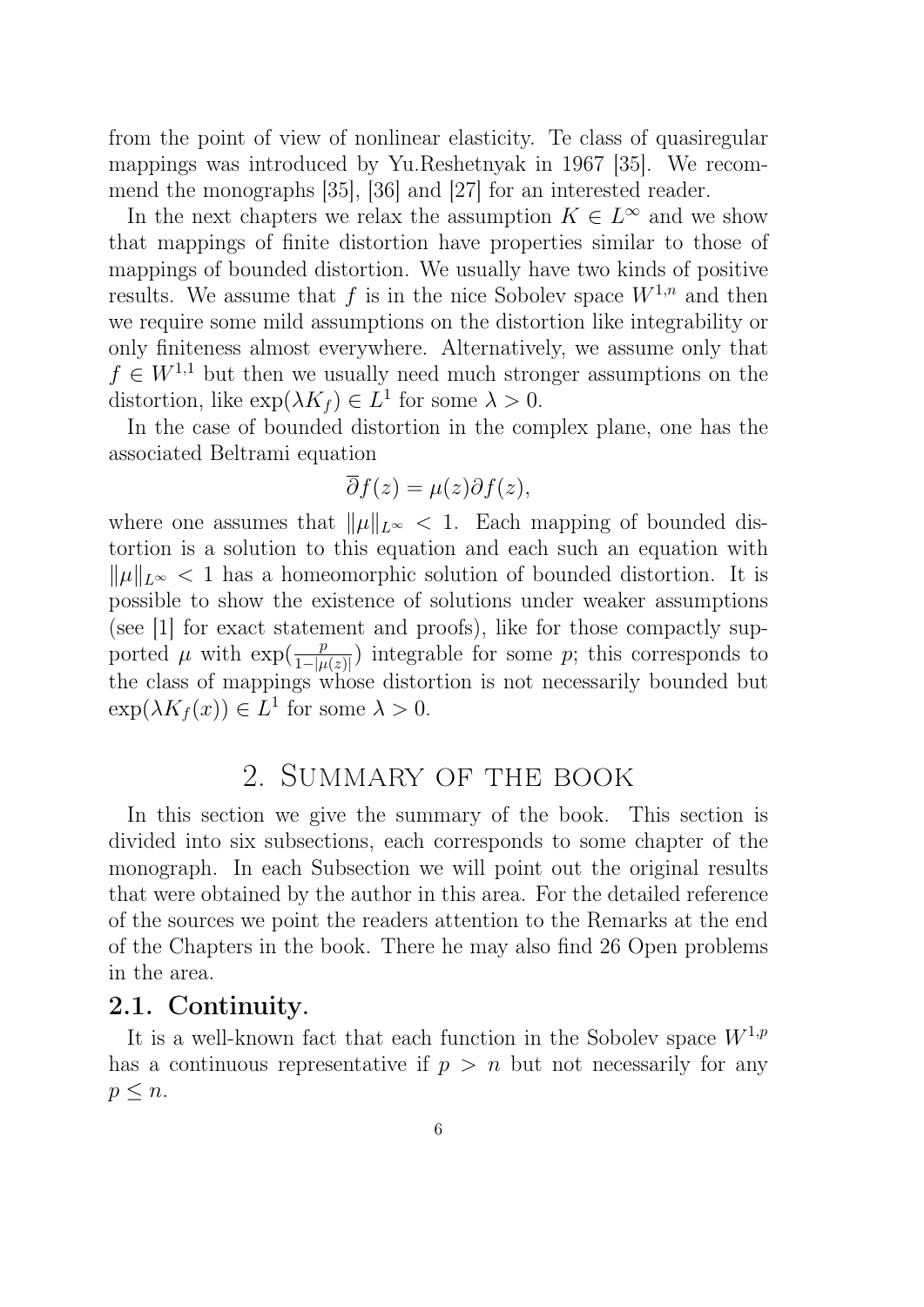For mappings of finite distortion we can consider the following example:

#### **Example 2.1.** For  $x \in B(0,1) \setminus \{0\}$  let us set

$$
f(x) = x + \frac{x}{|x|}
$$

(and define  $f(0) = 0$ ). Then f is a mapping of finite distortion such that  $f \in W^{1,p}(B(0,1), \mathbf{R}^n)$  for all  $p < n$ , but f is not continuous at the origin, i.e. no representative of  $f$  is continuous at the origin.

*Proof.* Clearly  $f(x) = \frac{x}{|x|}(|x| + 1)$  maps spheres centered at the origin onto similar spheres and it is a diffeomorphism from  $B(0, 1) \setminus \{0\}$  onto  $B(0, 2) \setminus B(0, 1)$ . Using elementary computations it is not difficult to check that

$$
|Df(x)| = 1 + \frac{1}{|x|}
$$
 and  $J_f(x) = \left(1 + \frac{1}{|x|}\right)^{n-1}$ 

.

It follows that  $f \in W^{1,p}$  for all  $p \leq n$ ,  $J_f \in L^1(B(0,1))$  and, since  $J_f > 0$  almost everywhere, that f has finite distortion. On the other hand, we cannot extend  $f$  continuously to the origin since the sphere  $S^{n-1}(0,\varepsilon)$  is mapped to the sphere  $S^{n-1}(0,1+\varepsilon)$ .

From the previous example we know that we cannot hope for a positive result if we only know that a mapping f of finite distortion belongs to  $W^{1,p}$  for some  $p < n$ . The following result shows that in the limiting situation  $f \in W^{1,n}$  mappings of finite distortion have better properties than general Sobolev mappings.

**Theorem 2.2.** Let  $\Omega \subset \mathbb{R}^n$  be open and let  $f \in W^{1,n}_{loc}(\Omega,\mathbb{R}^n)$  be a mapping of finite distortion. Then f has a continuous representative.

Moreover, we can relax the regularity assumptions on  $f$  if we require additional restrictions on the integrability of the distortion function. Later in this chapter it is shown that under the same assumption we obtain also differentiability almost everywhere for the continuous representative of these mappings.

**Theorem 2.3.** Let  $\Omega \subset \mathbb{R}^n$  be open and let  $f : \Omega \to \mathbb{R}^n$  be a mapping of finite distortion. Suppose that there is  $\lambda > 0$  such that  $\exp(\lambda K) \in$  $L^1_{\text{loc}}(\Omega)$ . Then f has a continuous representative.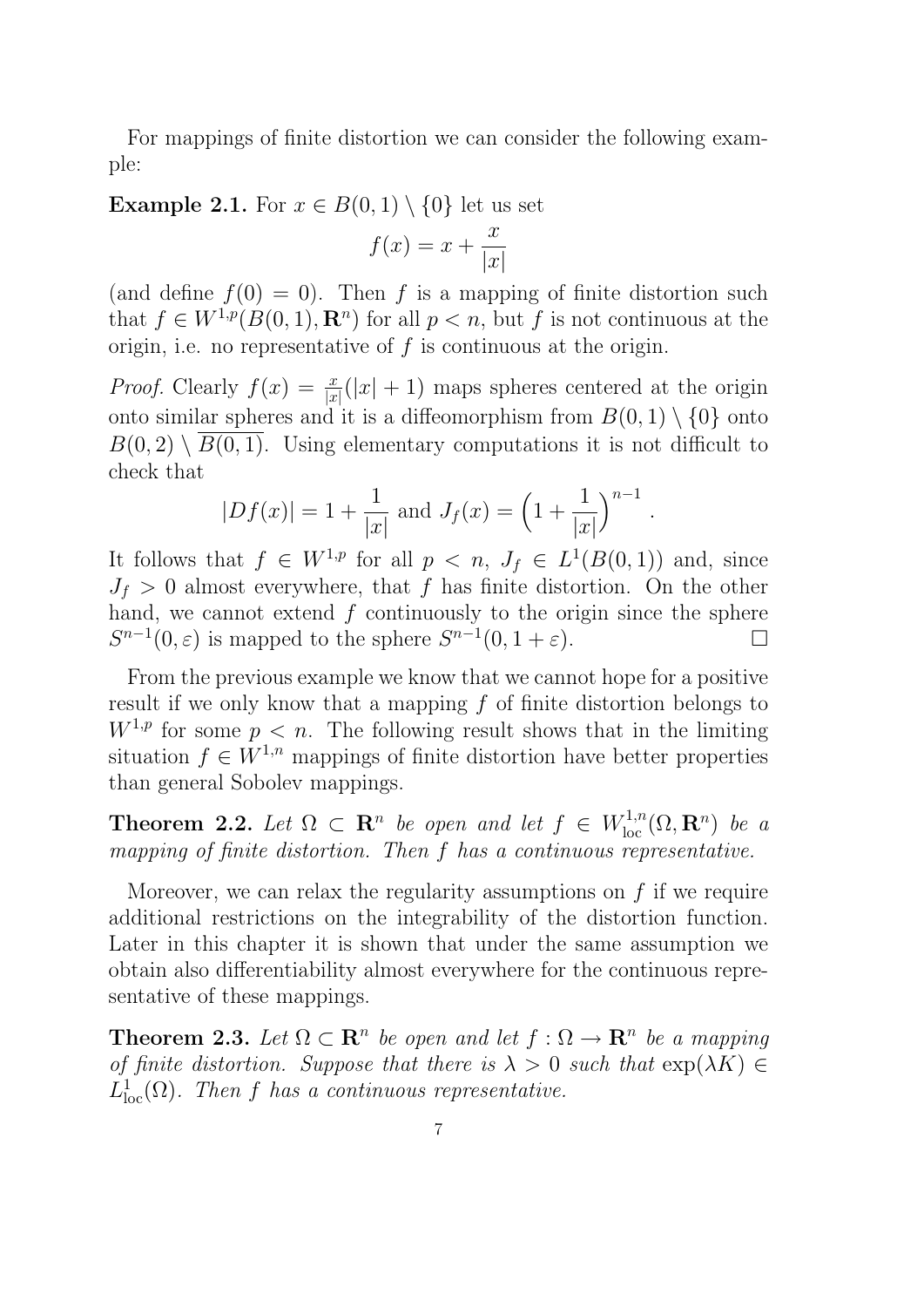Again the assumption  $\exp(\lambda K) \in L^1$  cannot be essentially relaxed and there is a simple example given in the book.

Now we give some brief idea of the proof of these two main theorems in this Section. First it is necessary to show that mappings of finite distortion in this class are in some sense monotone, i.e. the nonnegativity of the Jacobian implies that some sort of diam  $f(B) \leq \text{diam } f(\partial B)$  for all balls  $B \subset \Omega$ . In fact we show that they are weakly monotone, which is some weak version of this inequality suitable for Sobolev mappings. In order to achieve that we first need to show that under our regularity assumption we know that the Jacobian is integrable and equals to the distributional Jacobian, i.e.

$$
\int_{\Omega} \varphi J_f = -\int_{\Omega} f_1 J(\varphi, f_2, ..., f_n) \quad \text{for all } \varphi \in \mathcal{D}(\Omega) .
$$

This crucial identity is the main place where we need our regularity assumptions and it is the main tool for establishing many other results in this area. This identity is due to Greco [10] and Iwaniec and Sbordone [22]. These results are inspired by the earlier result of Müller [32] who showed that  $J_f \in L^1 \log L$  if  $f \in W^{1,n}$  satisfies  $J_f \geq 0$ .

The results of this Chapter were established mostly before the author started to work on this topic. There are later results about the optimal modulus of continuity for mappings of finite distortion with  $\exp(\lambda K) \in L^1$ . In [5] he showed with his student D. Campbell that this modulus of continuity is indeed the optimal one (see Theorem 5.19 in the monograph) which was a bit surprising.

### 2.2. Openness and Discreteness.

One of the crucial properties in the models on nonlinear elasticity is that there is no interpenetration of matter. This corresponds to the fact that two parts of the body cannot be mapped to the same place. From the mathematical point of view this means that the map should be one-to-one and thus invertible.

Let us consider the conformal mapping  $f(z) = z^2$  in the complex plane which can be identified with  $\mathbb{R}^2$ . We know that  $f \in C^{\infty}$  is conformal and hence its distortion satisfies  $K \equiv 1$ . On the other hand each nonzero point has two preimages and this mapping is not invertible. This shows that even for analytically very nice mappings we cannot conclude that the inverse exists without some extra information.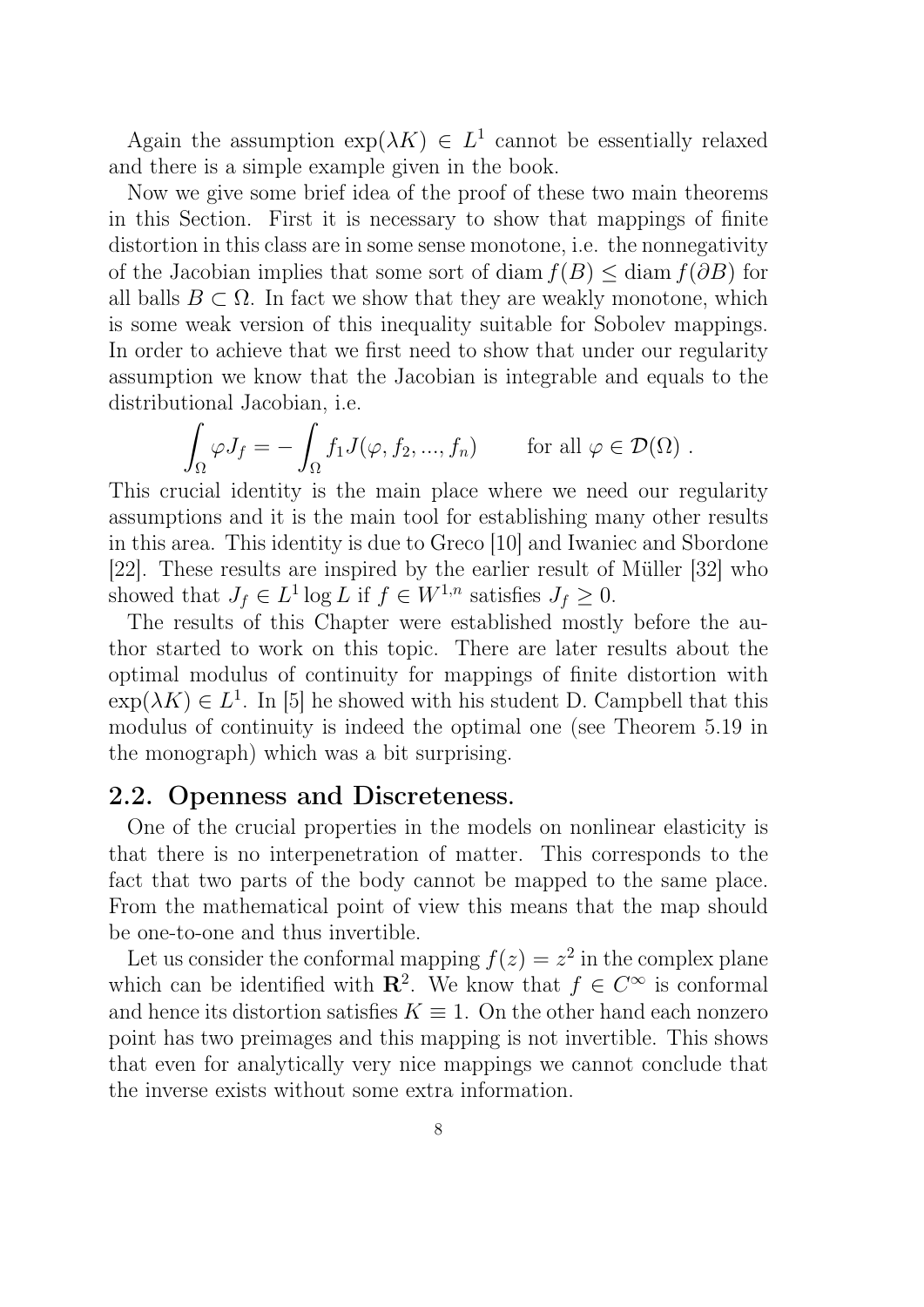As a first step one usually attempts to conclude that the mapping in question is open and discrete. Note that for example homeomorphisms are automatically open and discrete.

**Definition 2.4.** Let  $\Omega \subset \mathbb{R}^n$  be a domain. We say that the mapping  $f: \Omega \to \mathbf{R}^n$  is open if  $f(U)$  is open for each open set  $U \subset \Omega$ . The mapping f is called discrete if the preimage of each point  $f^{-1}(y)$  is a discrete set, i.e. it does not have an accumulation point in  $\Omega$ .

Each open and discrete map which equals to a homeomorphism close to the boundary is necessarily a homeomorphism. Moreover, an open and discrete mapping is locally invertible in neighborhoods of most of the points by the following result of Chernavskii [6]. Recall that the branch set of a map is the set of points where it fails to be locally injective.

**Theorem 2.5.** Let  $\Omega \subset \mathbb{R}^n$  be a domain and let  $f : \Omega \to \mathbb{R}^n$  be a discrete and open mapping. Then the topological dimension of the branch set  $B_f$  satisfies

$$
\dim B_f = \dim f(B_f) \leq n-2.
$$

The following examples show that openness and discreteness may fail even for Lipschitz mappings if the degree of integrability of the distortion is not high enough.

**Example 2.6** (Ball). Let  $f: (-1,1)^2 \rightarrow \mathbb{R}^2$  be defined by

$$
f(x,y) = [x, |x|y].
$$

Then f is not open and discrete since  $f^{-1}([0,0]) = \{0\} \times (-1,1)$ . The derivative of f is

$$
Df(x,y) = \begin{pmatrix} 1 & 0 \\ \pm y & |x| \end{pmatrix}
$$

for  $x \neq 0$  and therefore it is easy to see that f is Lipschitz and  $J_f (x, y) =$  $|x| \geq 0$ . Hence it is a mapping of finite distortion and its distortion for small enough  $|[x, y]|$  equals to

$$
K_f(x,y) = \frac{1}{|x|}
$$

and it is integrable with any power strictly less than 1. Analogously, the mapping  $f: (-1, 1)^n \rightarrow \mathbb{R}^n$  defined as

$$
f([x_1,\ldots,x_n]) = [x_1,\ldots,x_{n-1},\sqrt{x_1^2+\ldots+x_{n-1}^2}x_n]
$$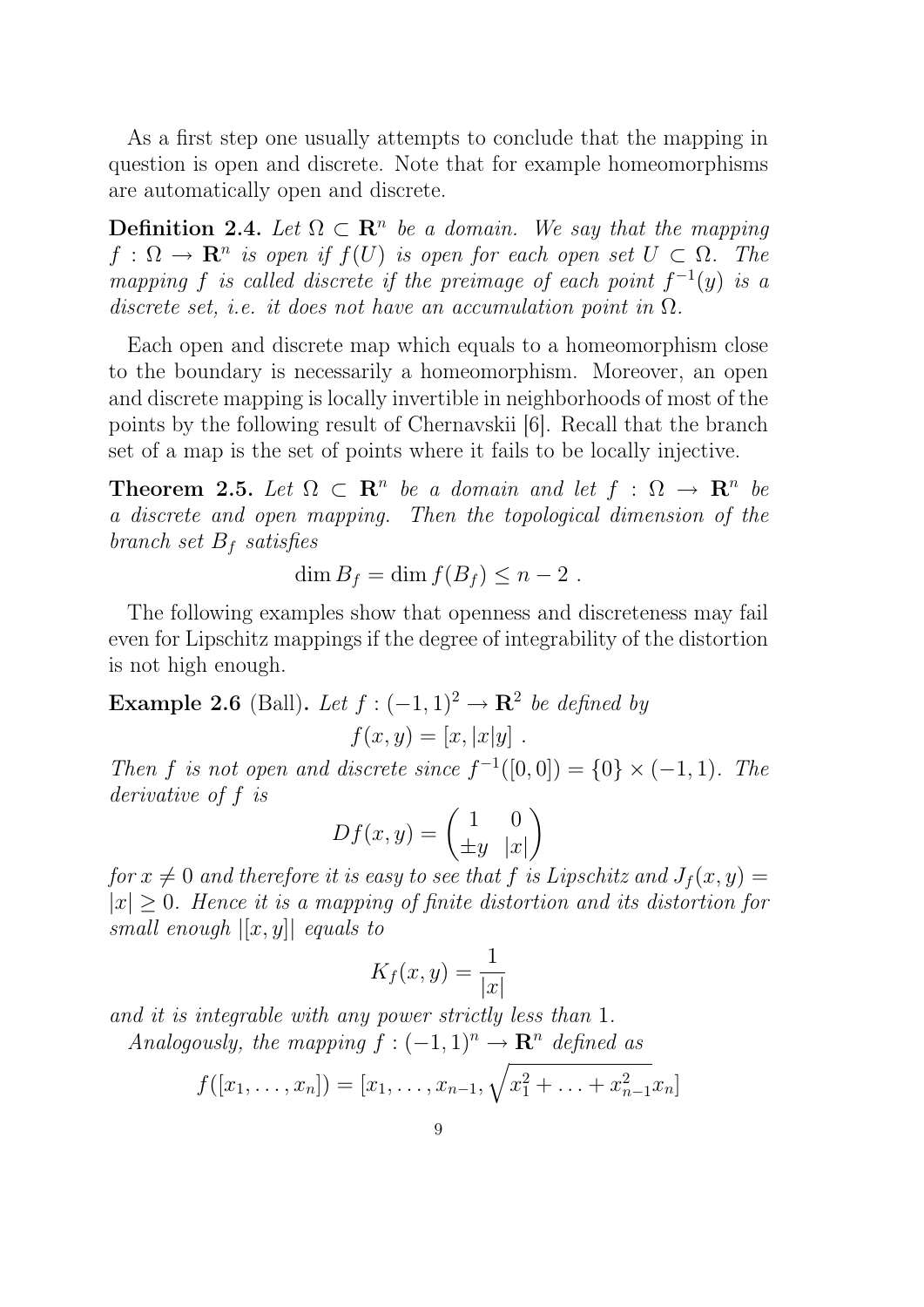is a Lipschitz mapping of finite distortion and its distortion for small enough  $|x|$  satisfies

$$
K_f(x) = \frac{1}{\sqrt{x_1^2 + \ldots + x_{n-1}^2}}
$$

and thus  $K_f(x) \in L^p$  for every  $p < n - 1$ . However, f is not open and discrete since  $f^{-1}([0,\ldots,0]) = \{0\}^{n-1} \times (-1,1)$ . Moreover, it is possible to extend this mapping to a Lipschitz mapping  $\hat{f}: (-2,2)^n \to \mathbb{R}^n$  so that the restriction of  $\hat{f}$  to a neighborhood of the boundary,  $\hat{f}|_{(-2,2)^n\setminus[-1,1]^n}$ , is a homeomorphism.

The following positive results for continuous mappings of finite distortion are the main result of the chapter. Recall that the existence of continuous representative in this setting follows by Theorem 2.2. and Theorem 2.3.

**Theorem 2.7.** Let  $\Omega \subset \mathbb{R}^n$  be open and let  $f \in W^{1,n}_{loc}(\Omega,\mathbb{R}^n)$  be a continuous mapping of finite distortion such that  $K_f \in L^p(\Omega)$  for some  $p > n - 1$  or  $K_f \in L^1(\Omega)$  for  $n = 2$ . Then f is either constant or both open and discrete.

**Theorem 2.8.** Let  $\Omega \subset \mathbb{R}^n$  be open and let  $f : \Omega \to \mathbb{R}^n$  be a continuous mapping of finite distortion. Suppose that there is  $\lambda > 0$  such that  $\exp(\lambda K_f) \in L^1_{loc}(\Omega)$ . Then f is either constant or both open and discrete.

In order to show these results one must use the theory of the topological degree. This chapter contains an independent introduction to the theory of topological degree suitable for people in mathematical analysis, i.e. avoiding Algebraic Topology and using properties of integrals and Jacobians. In the last part of the chapter we also show basic properties of open and discrete mappings like local boundedness of the multiplicity  $($  = number of preimages) or the fact that each open and discrete mapping which equals to a homeomorphism close to the boundary is in fact a global homeomorphism.

It has been an open problem posed already in [23] if the positive conclusion of Theorem 2.7 holds in higher dimensions also in the borderline case  $K \in L^{n-1}$ . If we moreover know that f equals to a homeomorphism close to the boundary (or that the multiplicity is essentially bounded),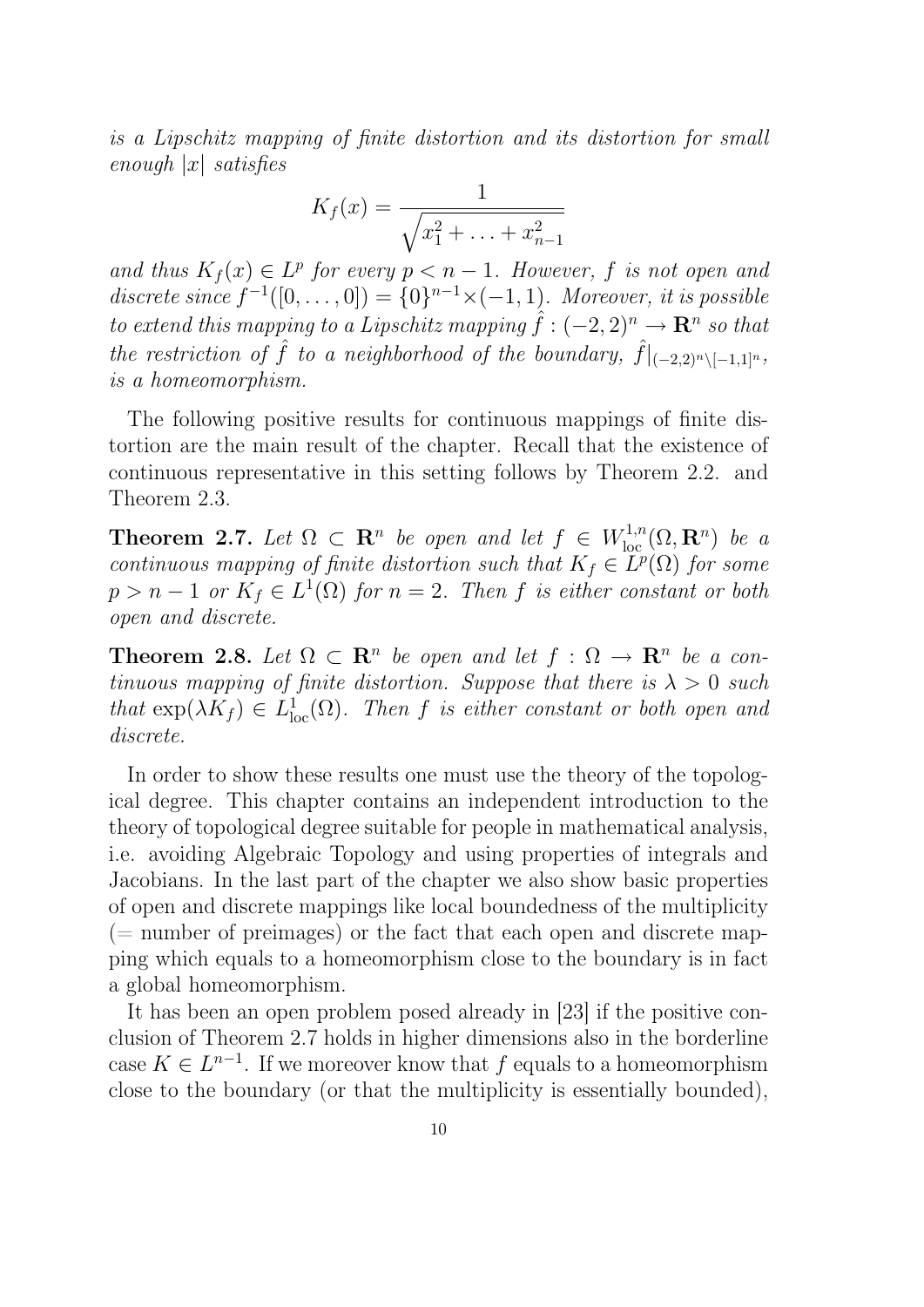then the positive answer was established by Hencl and Malý [16] and Hencl and Koskela [13]. On the other hand, in a recent result of Hencl and Rajala [19] it was shown that there is even a Lipschitz mapping with  $K \in L^{n-1}$  which fails to be discrete and thus the result fails in general. It is still not known if this assumption guarantees openness.

#### 2.3. Images and preimages of null sets.

In this chapter we mainly study when the null sets are mapped to null sets.

**Definition 2.9.** Let  $\Omega \subset \mathbb{R}^n$  be open. We say that  $f : \Omega \to \mathbb{R}^n$  satisfies the Lusin  $(N)$  condition if

for each  $E \subset \Omega$  such that  $|E| = 0$  we have  $|f(E)| = 0$ .

There are two major motivations for the study of this property. From the physical point of view this property corresponds to the fact that our deformation f of the body in  $\mathbb{R}^n$  cannot create new material from 'nothing'. This would be unnatural in any physically relevant model and hence we would like to know conditions which exclude such pathological behavior. To study conditions like that one needs to know obstacles and the natural counterexamples.

From the mathematical point of view this property is crucial for the validity of the change of variables formula which is an essential tool in this area. In fact, the Area Formula holds for Sobolev mappings if and only if f satisfies condition  $(N)$ .

We study the validity of the Lusin  $(N)$  condition both in the setting of general Sobolev mappings and in the setting of mappings of finite distortion. We show that the Lusin  $(N)$  condition is satisfied for general Sobolev mapping in the supercritical case  $p > n$ .

**Theorem 2.10.** Let  $\Omega \subset \mathbb{R}^n$  and  $p > n$ . Suppose that  $f \in W^{1,p}(\Omega, \mathbb{R}^n)$ is continuous. Then  $f$  satisfies the Lusin  $(N)$  condition.

On the other hand we construct a mapping  $f \in W^{1,n}((0,1)^n, (0,1)^n)$ which maps a line segment to the whole cube  $(0,1)^n$ . The situation is slightly better for a homeomorphisms in the Sobolev space.

**Theorem 2.11.** Let  $\Omega \subset \mathbb{R}^n$  and suppose that  $f \in W^{1,n}(\Omega, \mathbb{R}^n)$  is a homeomorphism. Then  $f$  satisfies the Lusin  $(N)$  condition.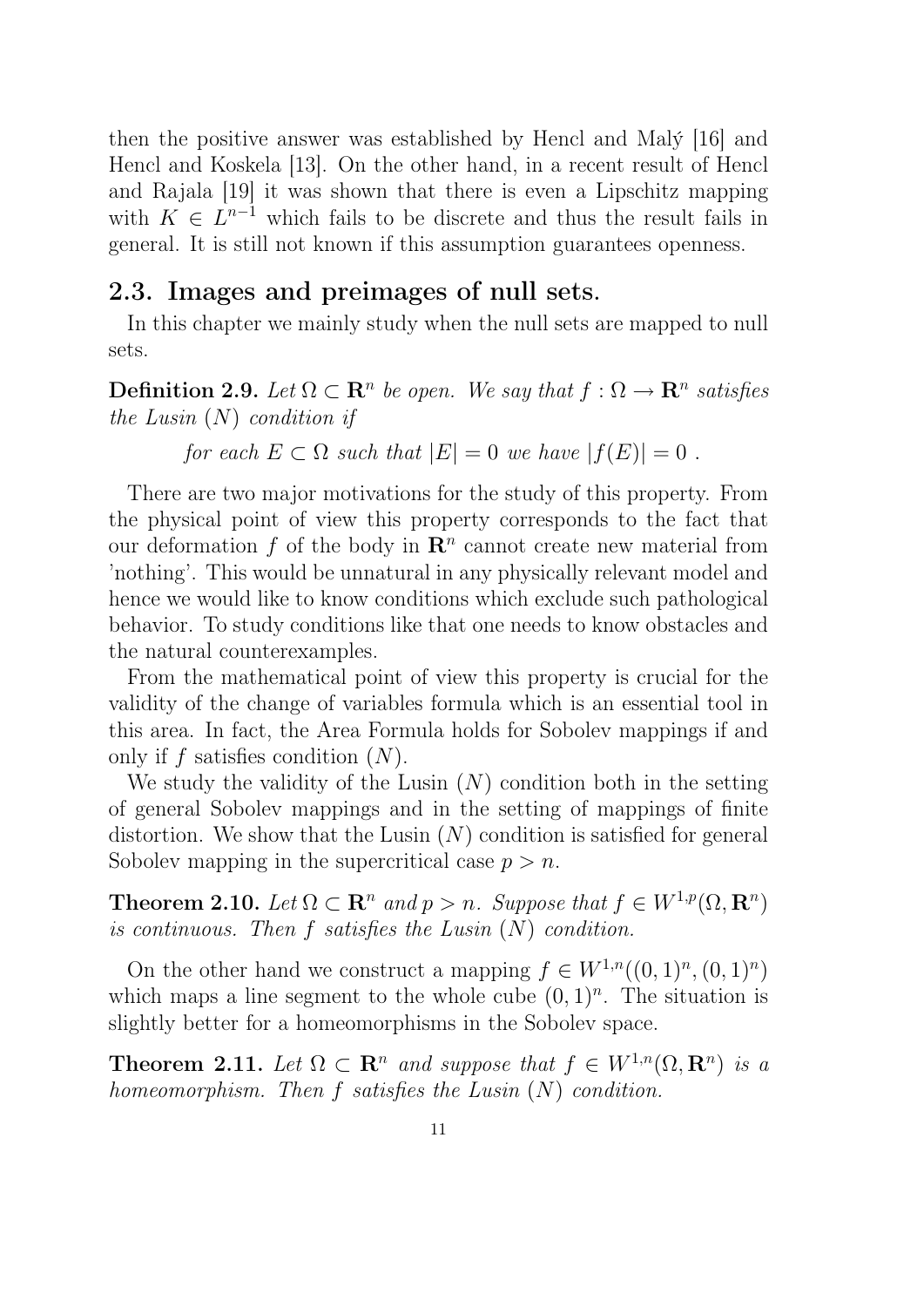We show the sharpness of this result by the construction of the homeomorphism of finite distortion in  $W^{1,p}$ ,  $p < n$ , which maps a null set to a set of positive measure.

For mappings of finite distortion we give the following positive results.

**Theorem 2.12.** Let  $\Omega \subset \mathbb{R}^n$  be open and let  $f \in W^{1,n}_{loc}(\Omega,\mathbb{R}^n)$  be a mapping of finite distortion. Then the continuous representative of f satisfies the Lusin (N) condition.

**Theorem 2.13.** Let  $\Omega \subset \mathbb{R}^n$  be open and let  $f : \Omega \to \mathbb{R}^n$  be a mapping of finite distortion. Suppose that there is  $\lambda > 0$  such that  $\exp(\lambda K_f) \in$  $L^1_{\text{loc}}(\Omega)$ . Then the continuous representative of f satisfies the Lusin  $(N)$ condition.

Again we give a general construction of a mapping which maps a certain product of Cantor type sets to a product of Cantor type sets to show the sharpness of our assumptions.

In the last part of this chapter we study condition that guarantee that preimages of sets of measure zero have zero measure. This corresponds to the fact that no material can be lost during our deformation.

**Theorem 2.14.** Let a continuous mapping  $f \in W^{1,1}(\Omega, \mathbb{R}^n)$  be a mapping of finite distortion with  $K_f^{\frac{1}{n-1}} \in L^1(\Omega)$ . If the multiplicity of f is essentially bounded by a constant N and f is not constant, then  $J_f(x) > 0$ a.e. in  $\Omega$  and hence f satisfies the Lusin  $(N^{-1})$  condition, i.e.

for each  $E \subset f(\Omega)$  such that  $|E| = 0$  we have  $|f^{-1}(E)| = 0$ .

By similar construction as before with different Cantor type sets we show the sharpness of the assumption  $K_f^{\frac{1}{n-1}} \in L^1(\Omega)$ .

Lately it has been shown in Hencl [11] that for every  $p \leq n$  it is possible to construct a homeomorphism  $f \in W^{1,p}((0,1)^n, (0,1)^n)$  which maps a set of measure zero to a set of measure one and the remaining set of measure one to a set of measure zero. This shows that the Lusin  $(N)$ and  $(N^{-1})$  condition may fail in a terrible way even for a Sobolev homeomorphisms. This was improved in D'Onofrio, Hencl and Schiattarella [8] where it was shown that this homeomorphism in dimension  $n \geq 3$ may even satisfy  $f^{-1} \in W^{1,1}$ .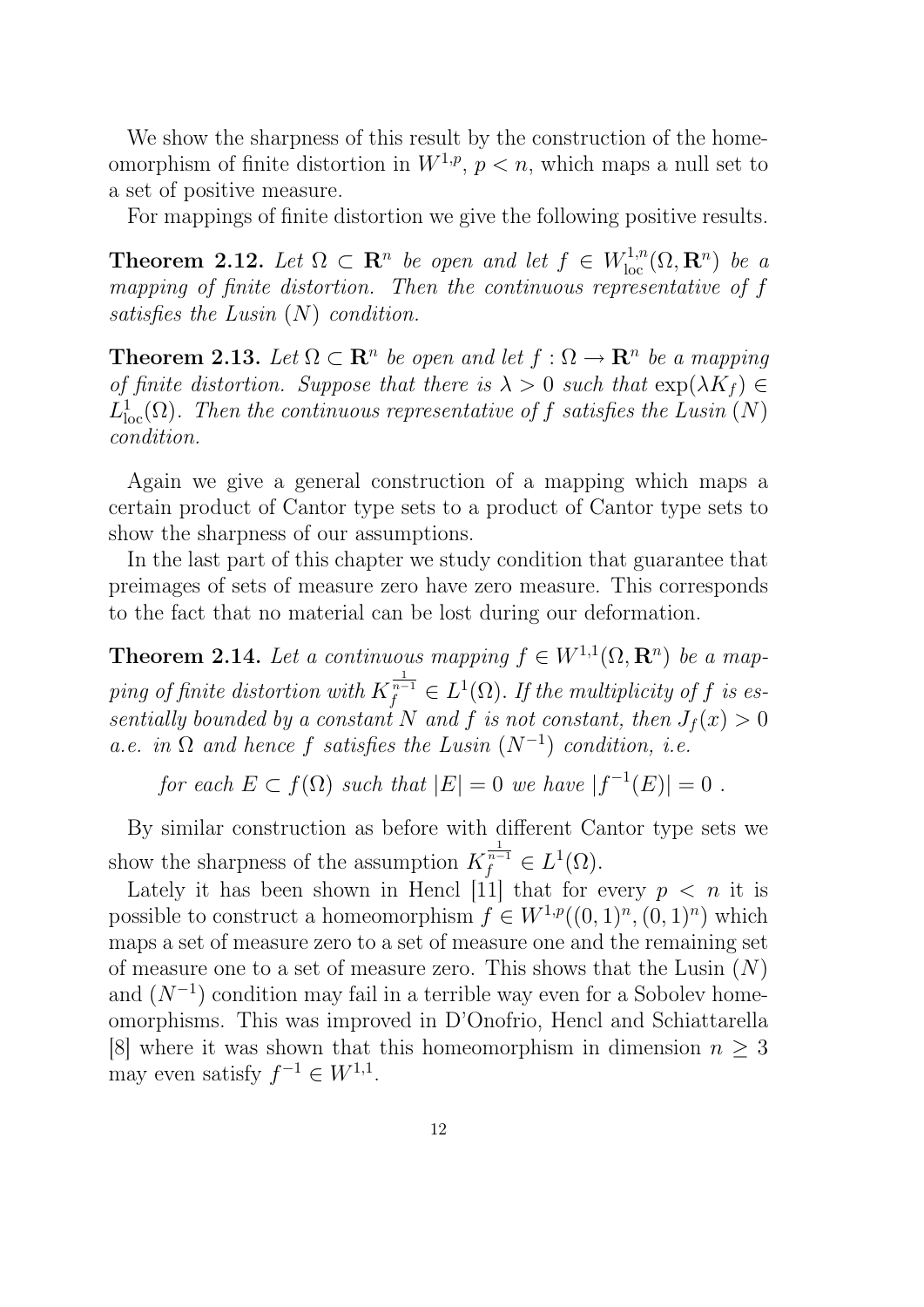### 2.4. Homeomorphisms of finite distortion.

In this chapter we study various properties of homeomorphisms of finite distortion like the regularity of the inverse mapping, regularity of the composition, sharp moduli of continuity, sense preservation (i.e. the Jacobian does not change sign) and approximation of Sobolev homeomorphism.

The results about the regularity of the inverse in the planar case were established by Hencl and Koskela [12] and they are the main content in the first chapter of the book. The main result states that the inverse of a planar homeomorphism of finite distortion is a Sobolev mapping and it is a mapping of finite distortion as well.

**Theorem 2.15.** Let  $\Omega \subset \mathbb{R}^2$  be a domain and let  $f : \Omega \to f(\Omega) \subset \mathbb{R}^2$ be a homeomorphism with  $f \in W^{1,1}_{loc}(\Omega, \mathbf{R}^2)$  and assume that  $J_f(x) \geq 0$ almost everywhere. Then the following conditions are equivalent:

(i) 
$$
f^{-1} \in W^{1,1}_{loc}(f(\Omega), \mathbf{R}^2)
$$
,  
(ii) f has finite distortion,  
(iii)  $f^{-1}$  has finite distortion.

For the higher dimensional counterpart we need to assume that  $f \in$  $W^{1,n-1}$ . These results were established in Hencl, Koskela, Malý [17] and Csörnyei, Hencl and Malý [7].

**Theorem 2.16.** Let  $\Omega \subset \mathbb{R}^n$  be an open set. Suppose that  $f \in W^{1,n-1}(\Omega, \mathbb{R}^n)$ is a homeomorphism of finite distortion. Then  $f^{-1} \in W^{1,1}_{loc}(f(\Omega), \mathbf{R}^n)$ and has finite distortion.

There are counterexamples of finite distortion if one only assumes that  $f \in W^{1,p}$  for  $p < n-1$ . Without the assumption that f has finite distortion the inverse of even Lipschitz homeomorphism in the plane may fail to be Sobolev.

**Example 2.17.** There is a homeomorphism  $f: \mathbb{R}^2 \to \mathbb{R}^2$  such that f is Lipschitz, but  $f^{-1} \notin W^{1,1}_{loc}(\mathbf{R}^2, \mathbf{R}^2)$ .

Proof. Indeed, let u be the usual Cantor ternary function on the interval  $(0, 1)$ . Then u is continuous, non-decreasing, constant on each complementary interval of the ternary Cantor set and fails to be absolutely continuous. Let now  $v(x) = x + u(x)$  on  $(0, 1)$  and extend v to negative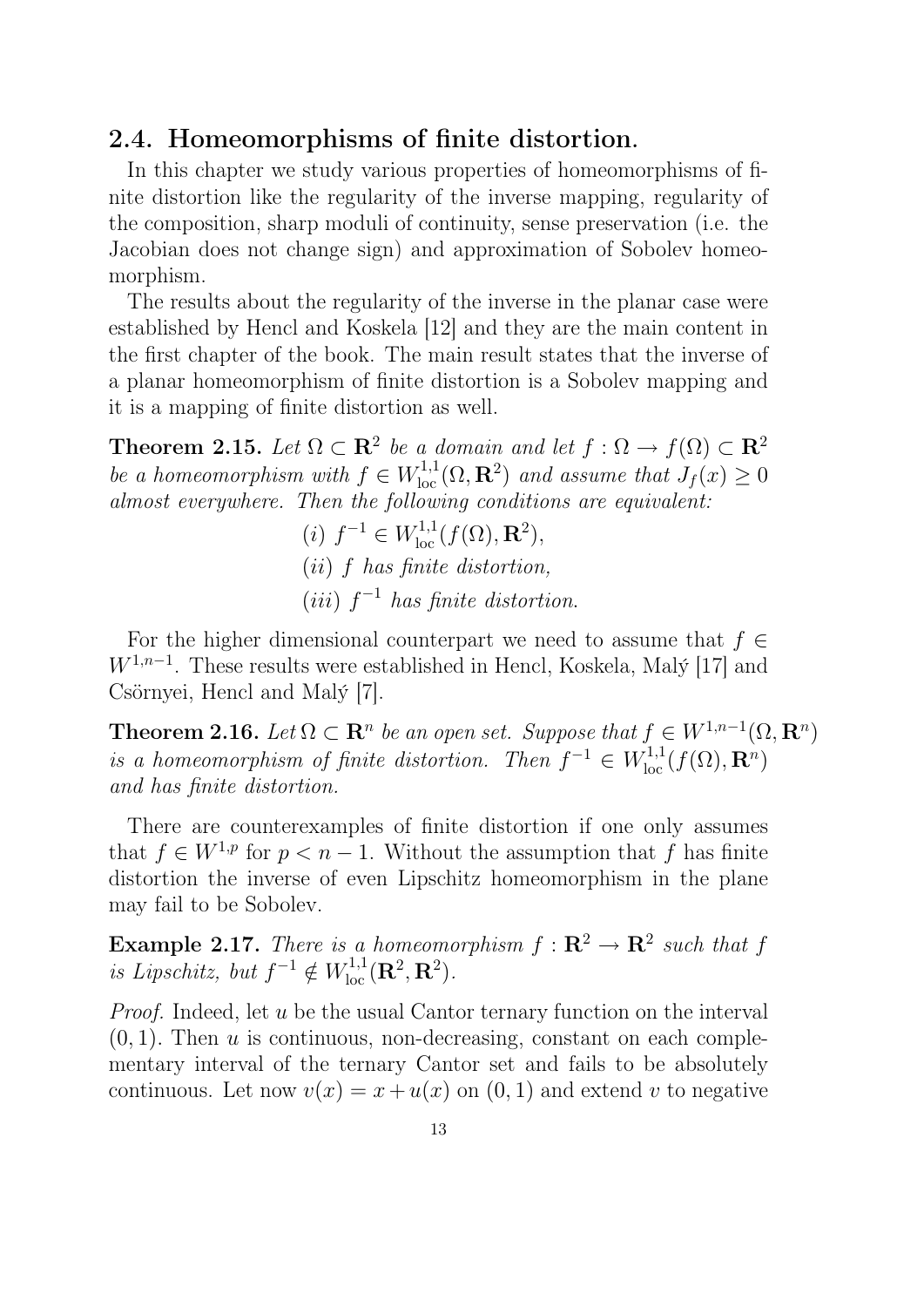reals as  $v(x) = x$  and to  $x \ge 1$  as  $v(x) = x + 1$ . Then also v fails to be absolutely continuous but  $v^{-1}$  is Lipschitz. The mapping g defined simply by  $g([x_1, x_2]) = [v(x_1), x_2]$  is clearly a homeomorphism, but it is not absolutely continuous on almost all lines parallel to coordinate axes as v is not absolutely continuous. It follows that  $g$  does not satisfy the ACLcondition and hence  $g \notin W^{1,1}_{loc}(\mathbf{R}^2, \mathbf{R}^2)$ . It is easy to check that  $f = g^{-1}$ is Lipschitz continuous and thus  $f$  has the desired properties.

On the other hand we still get the weaker regularity of the inverse without the assumption that  $f$  has finite distortion.

**Theorem 2.18.** Let  $\Omega \subset \mathbb{R}^n$  be an open set. Suppose that  $f \in W^{1,n-1}(\Omega, \mathbb{R}^n)$ is a homeomorphism. Then  $f^{-1} \in BV_{loc}(f(\Omega), \mathbf{R}^n)$ .

Assuming that  $f$  has finite distortion for the regularity of the inverse is not artificial. Every homeomorphism with  $f \in W^{1,1}$  and  $f^{-1}$  in  $W^{1,1}$ is necessarily a mapping of finite inner distortion - this was shown in Hencl, Moscariello, Passarelli di Napoli, Sbordone [18] . Let us note that Theorem 2.16 holds even with the weaker assumption that  $f$  has finite inner distortion.

In the subsection about the regularity of the composition we study optimal conditions on a homeomorphism f that guarantee that  $u \circ f \in$  $W^{1,q}$  for every  $u \in W^{1,p}, p \ge q$ . These results are based on a paper by Kleprlík [26] which was written as a Master Thesis under the supervision of Hencl.

In the next part, we address the following problem, originally asked by P. Hajlasz. Suppose that  $\Omega \subset \mathbb{R}^n$  is a domain and that  $f : \Omega \to \mathbb{R}^n$  is a homeomorphism of the Sobolev class  $W^{1,1}_{loc}(\Omega,\mathbf{R}^n)$ . Is it true that the Jacobian  $J_f$  is either non-negative almost everywhere or non-positive almost everywhere? It is well-known that every homeomorphism defined on a domain  $\Omega$  is either sense-preserving or sense-reversing and therefore we can ask whether each sense-preserving homeomorphism in the Sobolev space  $W^{1,s}_{loc}$  satisfies  $J_f \geq 0$  almost everywhere. Roughly speaking, we are interested in the question whether topological and analytical definitions of orientation lead to the same result. We give a detailed proof under the assumption that  $p > n - 1$  and we recall the result of Hencl and Malý [15].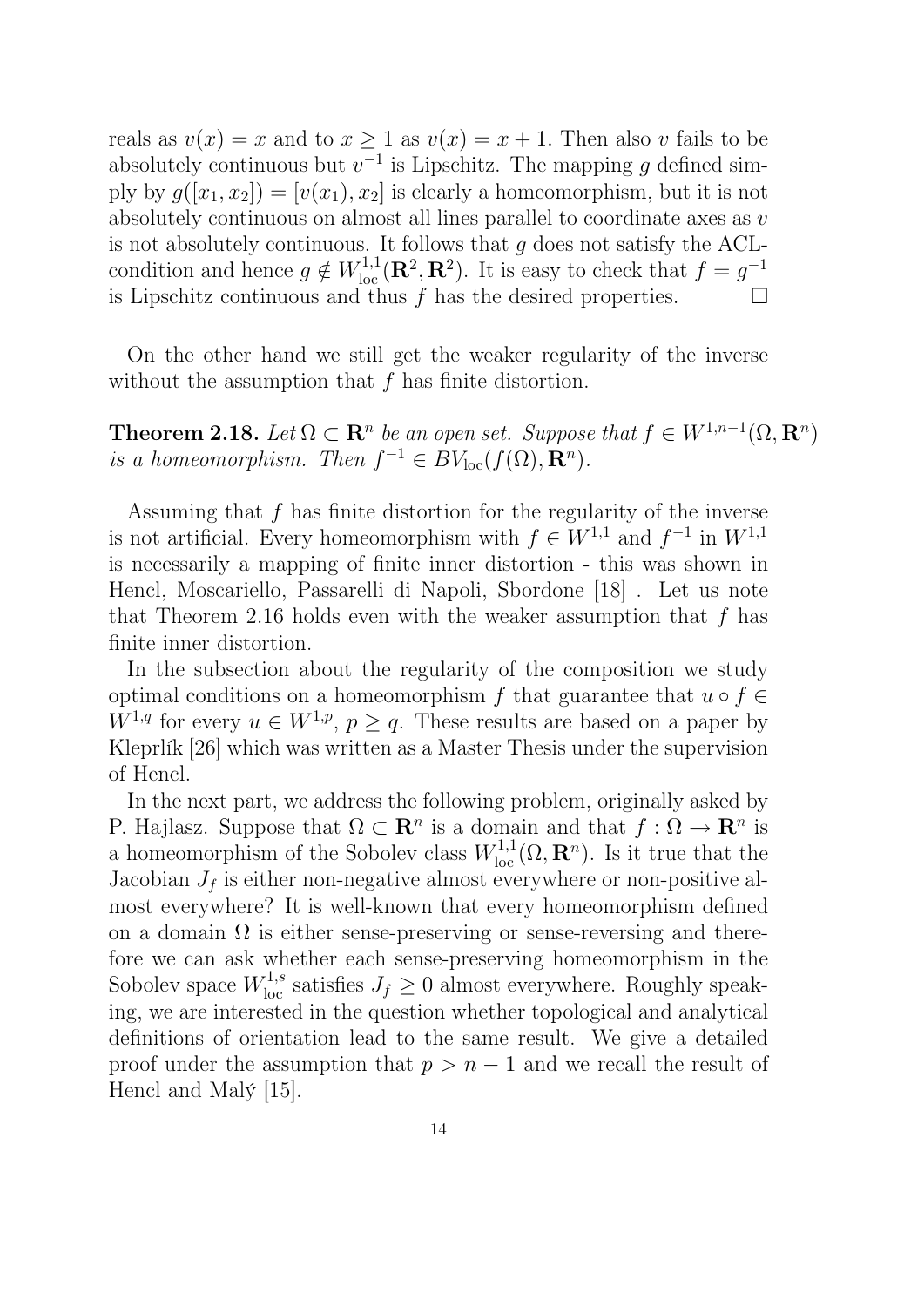**Theorem 2.19.** Let  $\Omega \subset \mathbb{R}^n$ ,  $n \geq 2$ , be a domain,  $p = 1$  for  $n = 2, 3$ and  $p > [n/2]$  for  $n \geq 4$ . Suppose that  $f \in W^{1,p}_{loc}(\Omega, \mathbf{R}^n)$  is homeomorphism. Then either  $J_f \geq 0$  a.e. or  $J_f \leq 0$  a.e.

It is still not known if this result holds for example in dimension  $n = 4$ under the assumption that  $f \in W^{1,1}$ .

In the last part we give an overview of one of the most interesting and important problems in this area, originally posed by Evans and later promoted by Ball. Let  $\Omega \subset \mathbb{R}^n$  be a domain and  $1 \leq p < \infty$ . Suppose that  $f \in W^{1,p}(\Omega, \mathbf{R}^n)$  is a homeomorphism. Is it possible to find a sequence of piecewise affine homeomorphisms  $\tilde{f}_k$  such that  $\|\tilde{f}_k$  $f\|_{W^{1,p}} \to 0$ ? Is it possible to find a sequence of smooth homeomorphisms  $f_k$  such that  $||f_k - f||_{W^{1,p}} \to 0$ ? Partial motivation for this problem comes from regularity of models in nonlinear elasticity. Also, piecewise affine approximation would be nice for numerical approximation.

## 2.5. Integrability of  $J_f$  and other results.

It is well-known that for each quasiregular mapping  $f \in W^{1,n}(\Omega, \mathbf{R}^n)$ (and  $K \in L^{\infty}$ ) there is  $p > n$  such that  $|Df| \in L_{loc}^{p}(\Omega)$  and hence  $J_f \in L^{\frac{p}{n}}_{\text{loc}}(\Omega)$ . This remarkable self-improving regularity result, which is based on a reverse Hölder inequality, is important for many other properties of quasiregular mappings.

In this chapter we give a generalization of this fact for mappings with exponentially integrable distortion.

Theorem 2.20. Let  $\Omega \subset \mathbb{R}^n$ ,  $n \geq 2$ , be a domain and let  $f \in$  $W^{1,1}_{loc}(\Omega,\mathbf{R}^n)$  be a mapping of finite distortion. Assume that  $\exp(\beta K_f) \in$  $L^1_{\text{loc}}(\Omega)$ , for some  $\beta > 0$ . Then

$$
J_f \log^{\alpha}(e + J_f) \in L^1_{loc}(\Omega), \text{ and } |Df|^n \log^{\alpha - 1}(e + |Df|) \in L^1_{loc}(\Omega),
$$
  
where  $\alpha = C_1\beta$  and  $C_1 = C_1(n) > 0$ .

Next we study the optimal integrability of  $\frac{1}{J_f}$  for homeomorphisms of finite distortion. As an application of our estimates we show that sets of corresponding zero capacity are removable singularities for mappings with exponentially integrable distortion.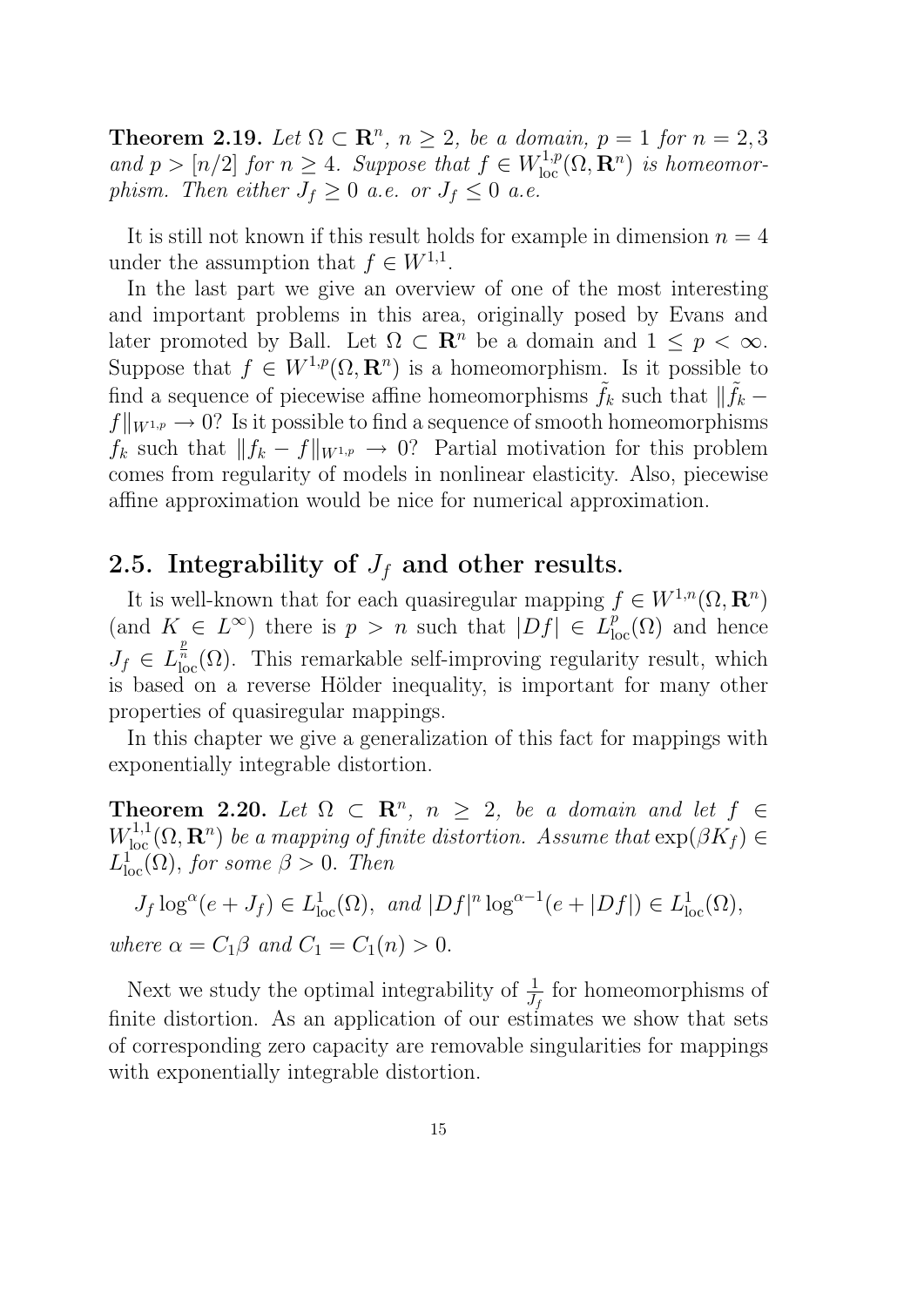#### 2.6. Final comments and Appendix.

In chapter Final Comments we briefly discuss the inner distortion function. For mappings of finite distortion we have defined the distortion function  $K_f$ . It is often called the outer distortion function and referred to by

$$
K_O(x) := \begin{cases} \frac{|Df(x)|^n}{J_f(x)} & \text{for } J_f(x) > 0, \\ 1 & \text{for } J_f(x) = 0. \end{cases}
$$

It is possible to define also other distortion functions such as the inner distortion function

$$
K_I(x) := \begin{cases} \frac{|\operatorname{adj} Df(x)|^n}{J_f(x)^{n-1}} & \text{for } J_f(x) > 0, \\ 1 & \text{for } J_f(x) = 0, \end{cases}
$$

where adj  $Df(x)$  denotes the adjugate matrix of  $Df(x)$ , i.e. the matrix of the  $(n-1) \times (n-1)$  subdeterminants. These distortion functions coincide for  $n = 2$  but they are different for  $n \geq 3$ .

We have the following geometrical interpretation. Let  $E$  be the ellipsoid defined as  $E = \{Df(x)z \in \mathbb{R}^n : |z| \leq 1\}$ . Then  $K_O$  corresponds to the ratio of the longest axis of  $E$  to power n divided by the volume of E and  $K_I$  corresponds to the ratio of the  $(n-1)$ -dimensional volume of the largest intersection of E with  $(n-1)$ -dimensional hyperplane to power *n* divided by the volume of E to power  $n-1$ . Roughly speaking the outer distortion corresponds to the deformation of lengths of segments and the inner distortion corresponds to the deformation of the  $(n-1)$ -dimensional volumes of intersection with hyperplanes.

We also give the connection in the plane between mappings of finite distortion and solutions to a degenerate Beltrami equation. Moreover, we study the shape of the image of the unit disk under a mapping of finite distortion. It is possible to characterize the image of a disc under a quasiconformal mapping and we aim at some characterization for mappings in our class. We give some first results in this direction and we ask many open problems in this area. Finally, we show that certain families of mappings with exponentially integrable distortion are closed under weak convergence

In the Appendix we have included many classical results from Real Analysis, Sobolev spaces and Geometric Measure Theory. Most of these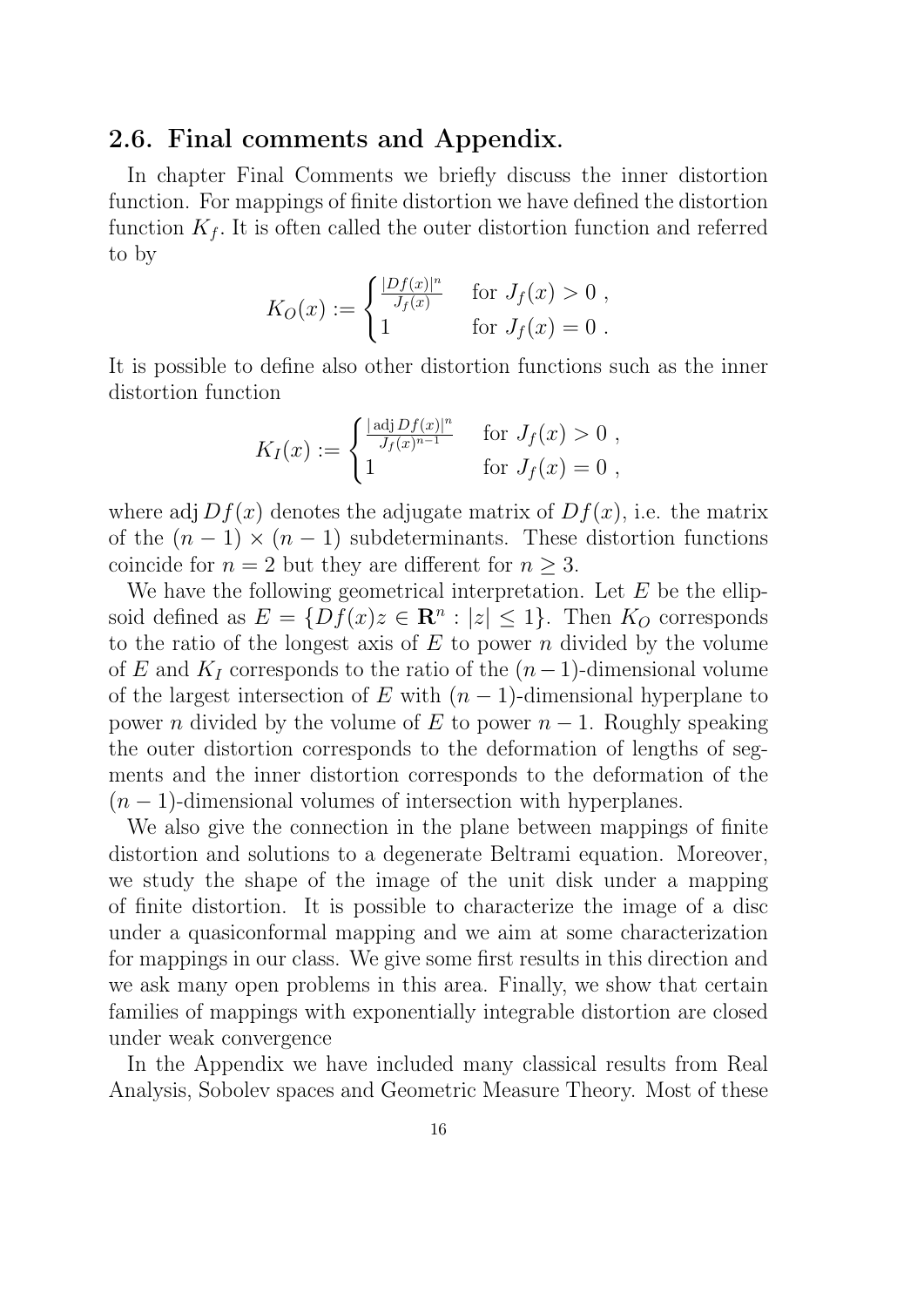results contain proofs for the convenience of the reader as it may serve as a material for the graduate students.

This chapter contains for example the proof of the approximative differentiability of Sobolev mappings and the approximation of Sobolev function by the smooth functions given by mollification. Later we show that Sobolev function can be approximated by Lipschitz function that agree with the given Sobolev function on a big set and using this we prove the Area Formula and Change of Variables formula for Sobolev mappings assuming that the reader is familiar with Area Formula for Lipschitz mappings.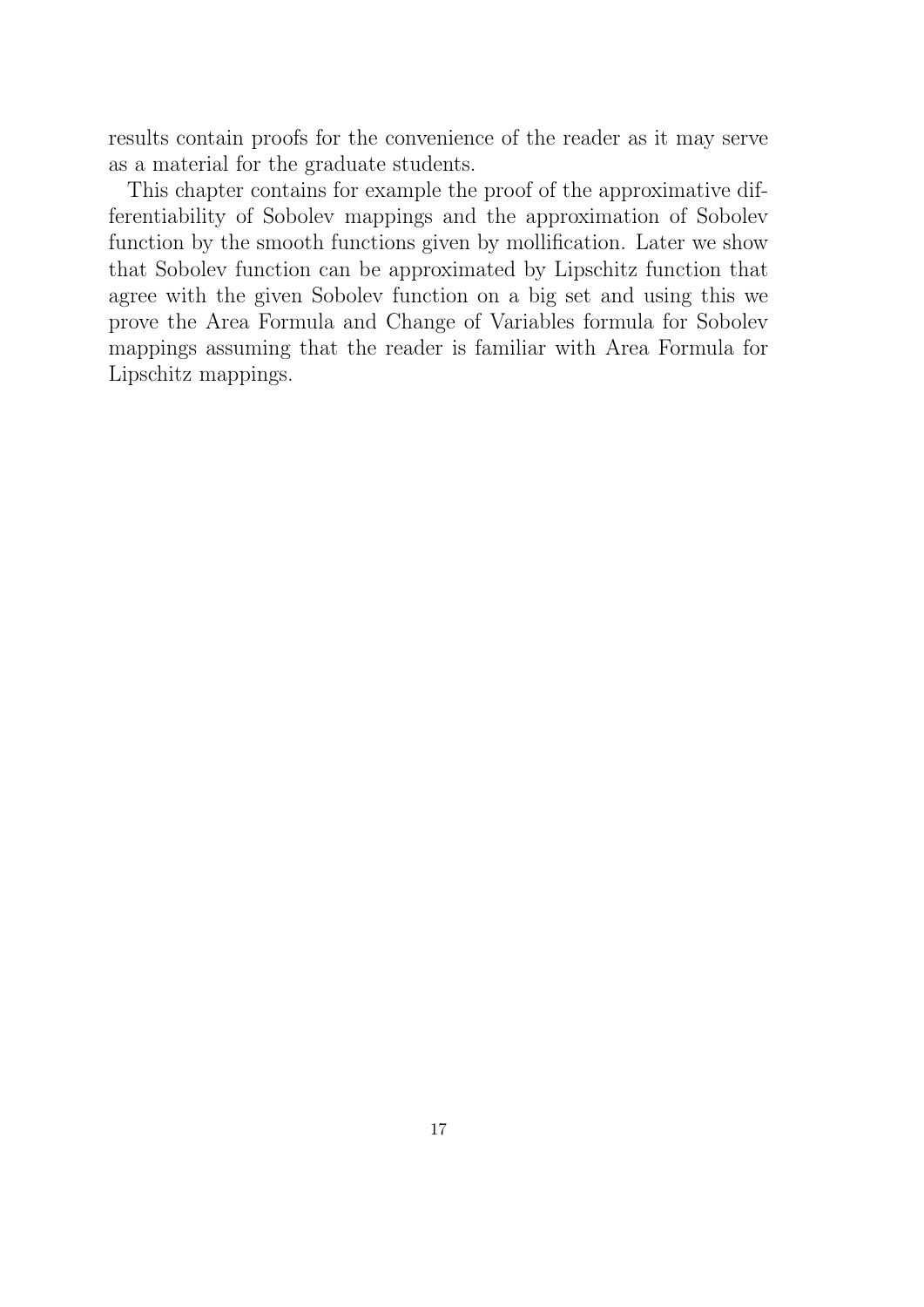## 3. List of articles included in the monograph

The thesis is formed by the monograph Lectures on mappings of finite distortion written jointly with Pekka Koskela. It contains many new results in the field and six of them were obtained by the author of the thesis jointly with his coauthors. We give citations of the original papers included in this monograph. The symbol IF denotes the value of the impact factor of the corresponding journal in the year 2012. The list of citations of each article is typed in a small font.

- (C12): Stanislav Hencl, Pekka Koskela: Regularity of the inverse of a planar Sobolev homeomorphism, Arch. Rational Mech. Anal. 180 (2006), 75–95. (IF=2.292)
	- (a) Cited in impact factor journals
		- (Q1) Jani Onninen: Regularity of the inverse of spatial mappings with finite distotion, Calc. Var. Partial Differential Equations 26 (2006), no. 3, 331–341.
		- (Q2) A. Clop: Removable singularities for Hölder continuous quasiregular mappings in the plane, Ann. Acad. Sci. Fenn. Math. 32 (2007), no. 1, 171–178.
		- (Q3) T. Iwaniec, G. Martin: The Beltrami equation, Mem. Amer. Math. Soc. 191 (2008), no. 893, 92 pp.
		- $(0,4)$  N. Fusco, G. Moscariello, C. Sbordone: The limit of  $W^{1,1}$  homeomorphisms with finite distortion, Calc. Var., 12 no. 3 (2008), 377-390.
		- (Q5) S. K. Vodopyanov: On regularity of Mappings Inverse to Sobolev Mappings, Doklady Mathematics, 423 no. 5 (2008), 592-596.
		- (Q6) J. T. Gill: Integrability of derivatives of inverses of maps of exponentially integrable distortion in the plane, J. Math. Anal. Appl. 352 no. 2 (2009), 762-766.
		- (Q7) T. Iwaniec, J. Onninen: Hyperelastic deformations of smallest total energy, Arch. Rational Mech. Anal. 194 no. 3 (2009), 927—986.
		- (Q8) T. Iwaniec, J. Onninen: Deformations of finite conformal energy: Existence, and Removability of Singularities, Proc. London Math. Soc. 100 (2010), 1–23.
		- (Q9) K. Astala, T. Iwaniec, G. Martin: Deformations of Annuli with Smallest Mean Distortion, Arch. Rational Mech. Anal., 195 (2010), no. 3, 899-921.
		- (Q10) T. Iwaniec, J. Onninen: An invitation to n-harmonic hyperelasticity, Pure Appl. Math. Quarterly 7 (2011), no. 2, 319–343.
		- (Q11) F. Giannetti, A. Passarelli di Napoli: Bi-Sobolev mappings with differential matrices in Orlicz Zygmund classes, J. Math. Anal. Appl. 369 (2010), no. 1, 346-356
		- (Q12) T. Iwaniec, J. Onninen: Neohookean deformations of annuli, existence, uniqueness and radial symmetry, Math. Ann. 348 (2010), no. 1., 35–55.
		- (Q13) D. Henao, C. Mora-Corral: Fracture surfaces and the regularity of inverses for BV deformations, Arch. Rational Mech. Anal. 201 (2011), 575—629.
		- (Q14) T. Iwaniec, J. Onninen: Deformations of finite conformal energy: boundary behavior and limit theorems, Trans. Amer. Math. Soc. 363 (2011), no. 11, 5605–5648.
		- (Q15) T. Iwaniec, L. Kovalev, J. Onninen: Diffeomorphic approximation of Sobolev homeomorphisms, Arch. Rational Mech. Anal. 201 (2011), no. 3, 1047–1067.
		- (Q16) P. di Gironimo, L. D'onofrio, C. Sbordone, R. Schiattarella : Anisotropic Sobolev homeomorhisms, Ann. Acad. Sci. Fenn. Math. 36 (2011), 593–602.
		- (Q17) B. Bojarski, V. Gutlyanski, V. Ryazanov: On integral conditions for the general Beltrami equations, Complex Analysis and Operator Theory 5 (2011), no.3, 835–845.
		- (Q18) T. V. Lomako: On the theory of convergence and compactness for Beltrami equations, Ukrainian mathematical journal 63 (2011), no.3, 393–402.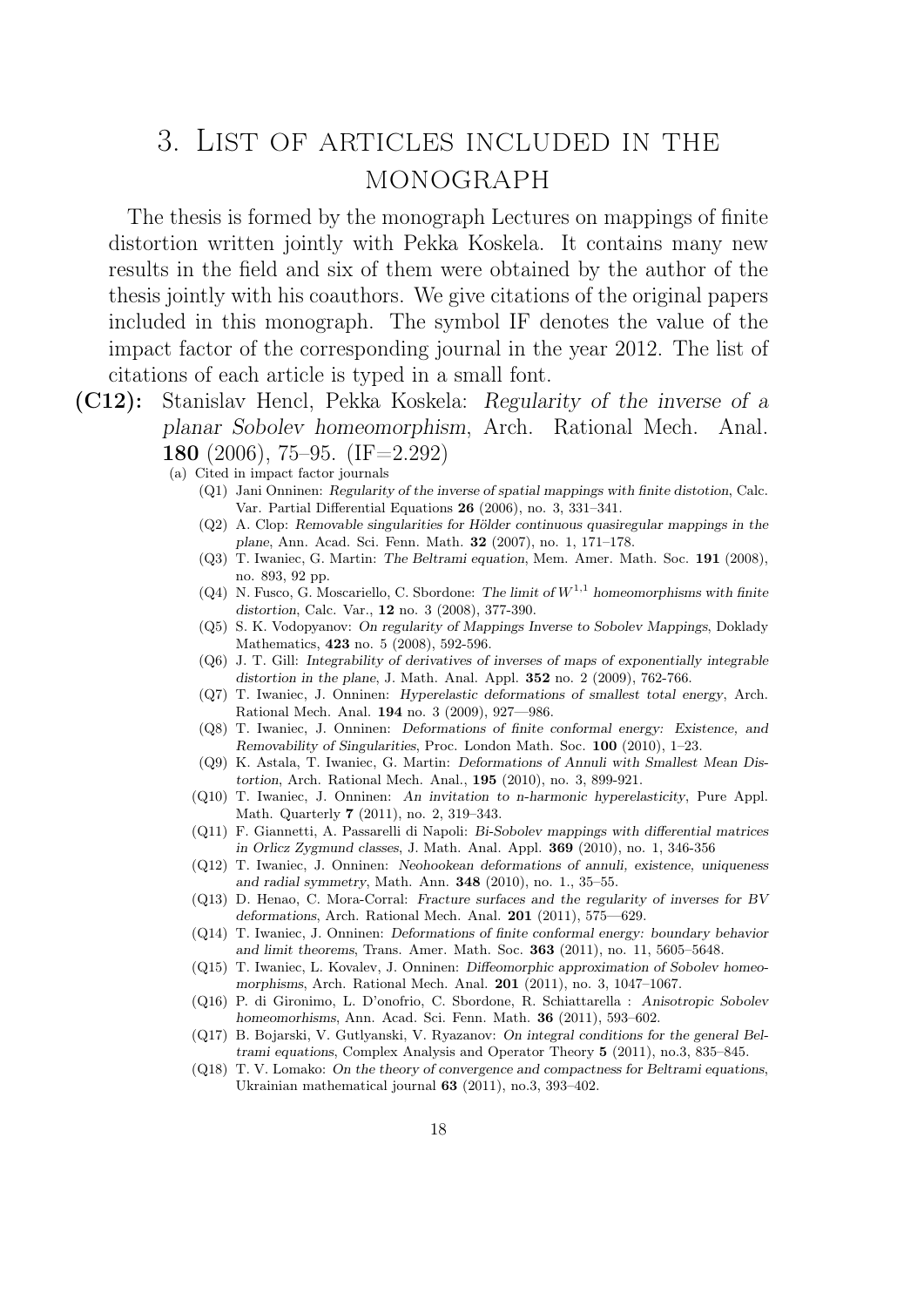- (Q19) T. Iwaniec, N.-T. Koh, L. Kovalev, J. Onninen: Existence of energy-minimal diffeomorphisms between doubly connected domains, Inventiones Mathematicae 186 no. 3 (2011), 667–707.
- (Q20) S. K. Vodopyanov: Mappings of finite codistortion and Sobolev classes of functions, Doklady Mathematics, 84 no. 2 (2011), 640-644.
- (Q21) L. Greco, C. Sbordone, R. Schiattarella : Composition of bi-Sobolev homeomorphims, Proc. Roy. Soc. Edinburgh Sect. A. 142 (2012), no. 1, 61-80.
- (Q22) T. V. Lomako: On the theory of convergence and compactness for Beltrami equations with constraints of set-theoretic type, Ukrainian Mathematical Journal 63 (2012), no. 9, 1400–1414.
- (Q23) T. Iwaniec, J. Onninen: n-Harmonis mappings between annuli: The Art of Integrating Free Lagrangians, Memoirs of the American Mathematical Society 218 (2012).
- (Q24) Farroni F., Giova R.: Quasiconformal mappings and sharp estimates for the distance to  $L^{\infty}$  in some function spaces, J. Math. Anal. Appl. 395 (2012), no. 2, 694-704.
- (Q25) T. Iwaniec, L. Kovalev, J. Onninen: Hopf differentials and smoothing Sobolev homeomorphisms, International Mathematics Research Notices 14 (2012), 3256–3277.
- (Q26) V. Ryazanov, U. Srebro and E. Yakubov: Integral conditions in the theory of the Beltrami equations, Complex Variables and Elliptic Equations 57 (2012), no. 12, 1247–1270
- (Q27) L. D'Onofrio, C. Sbordone, R. Schiattarella : The Grand Sobolev Homeomorphisms and Their Measurability Properties, Adv. Nonlinear Stud. 12 (2012), no. 4, 767-782.
- (Q28) D. Henao, C. Mora-Corral: Lusin's condition and the distributional determinant for deformations with finite energy, Advances in Calculus of Variations 5 (2012), no. 4, 355-409.
- (Q29) S. K. Vodopyanov: Regularity of mappings inverse to Sobolev mappings, Sbornik: Mathematics, 203 no. 10 (2012), 1383-1410.
- (Q30) A. Passarelli di Napoli: Bisobolev mappings and homeomorphisms with finite distortion, Rend. Lincei Mat. Appl. 23 (2012), 437–454.
- (Q31) L. D'onofrio, R. Schiattarella : On the total variation for the inverse of a BVhomeomorphism, Adv. Calc. Var. 6 (2013), no.3., 321–338.
- (Q32) C. Capone, M. R. Formica, R. Giova and R. Schiattarella: On the regularity theory of bi-Sobolev mappings, Rend. Lincei Mat. Appl. 24 (2013), 527–548.
- (Q33) L. D'onofrio, C. Sbordone ,R. Schiattarella : Grand Sobolev spaces and their applications in geometric function theory and PDEs, Journal of Fixed Point Theory and Applications 13 (2013), no.2., 309–340.
- (b) Cited in non-impact factor journals and monographs
	- (Q34) G. Moscariello, C. Sbordone: A note on weak convergence in  $L^1_{loc}(\mathbb{R})$ , J. Fixed point theory appl. 1 (2007), 337-350.
	- (Q35) C. Capozzoli, M. Carozza: On Γ-Convergence of Quadratic Functionals in the Plane, Ricerche Mat. 57 (2008), 283–300.
	- (Q36) L. Greco, C. Sbordone, C. Trombetti: A note on planar homeomorphisms, Rend. Accad. Sci. Fis. Mat. Napoli (4) 75 (2008), 53–59.
	- (Q37) K. Astala, T. Iwaniec, G. Martin: Elliptic Partial Differential Equations and Quasiconformal mappings in the plane, Princeton University Press, 2009.
	- (Q38) C. Capozzoli: Sufficient conditions for integrability of distortion function  $K_{f-1}$ , Bolletino dell Unione Matematica Italiana 2 (2009), no. 3, 699–710.
	- (Q39) B. Bojarski, V. Gutlyanski, V. Ryazanov: On the Beltrami equations with two characteristics, Complex Variables and Elliptic Equations 54 (2009), no. 10, 935—-950
	- (Q40) V. Ryazanov, U. Srebro and E. Yakubov: On strong solutions of the Beltrami equations, Complex Variables and Elliptic Equations 55 (2010), no. 1-3, 219–236
	- (Q41) G. Moscariello, A. Passarelli di Napoli, C. Sbordone: ACL-homeomorphisms in the plane, Operator Theory: Advances and Applications 193 (2009), 215–225.
	- (Q42) V. Goldstein, A. Ukhlov: Sobolev Homeomorphisms and Composition Operators, International Mathematical Series 11, Around the Research of Vladimir Maz'ya I (2009), Springer, 207-220.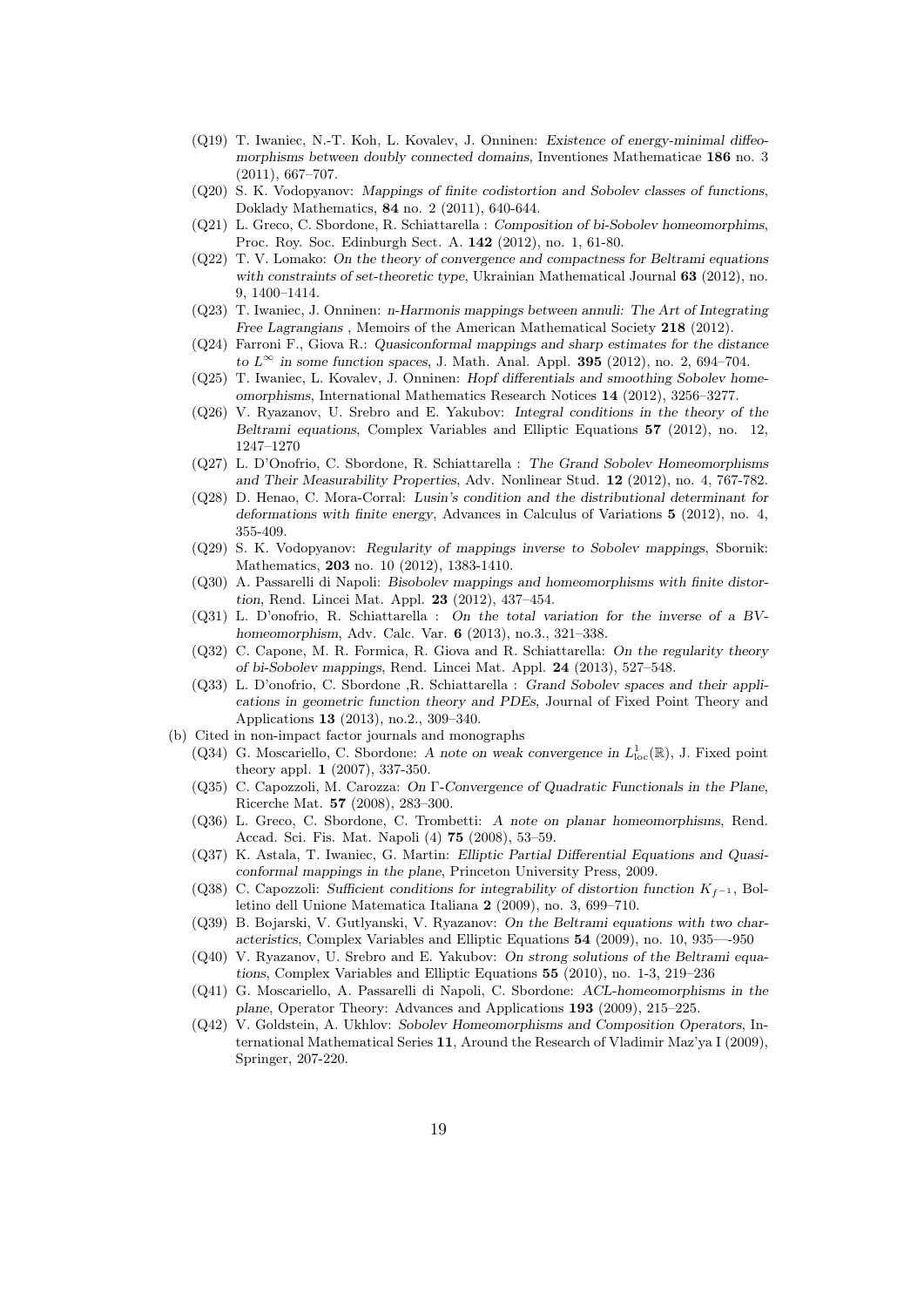- (Q43) G. Moscariello, A. Passarelli di Napoli, C. Sbordone: Planar ACL-homeomorphisms: critical points of their components, Comm. Pure Appl. Anal. 9 (2010), 1391–1397.
- (Q44) V. Gutlyanski, V. Ryazanov, U. Srebro, E. Yakubov: On recent advances in the Beltrami equations, Journal of Mathematical Sciences 175 (2011), no.4., 413–449.
- (Q45) Y. Dybov: On regular solutions of the Dirichlet problem for the Beltrami equations, Complex Variables and Elliptic Equations 55 (2010), no. 12, 1099–1116.
- (Q46) R. Schiattarella : Composition of bi-Sobolev mappings, Rend. Acc. Sc. fis. mat. Napoli 77 (2010), 7–14.
- (Q47) V. Gutlyanski, T. Lomako, V. Ryazanov: To the theory of variational method for Beltrami equations, Journal of Mathematical Sciences 182 (2012), no.1., 37–54.
- (Q48) V. Gutlyanski, V. Ryazanov, U. Srebro, E. Yakubov: The Beltrami Equation A Geometric Approach, Springer, Developments in Mathematics 26, 2012.
- (Q49) J. R. Hussan, G. J. Martin: Non-linear Models for the Deformation of Cellular Structures, Journal of Modern Mathematics Frontier 2 (2013), no.2.
- (Q50) Farroni F., Giova R., Sbordone C.: Regularity points of ACL-homeomorphisms in the plane, Contemporary Mathematics 594 (2013), 167–178.
- (Q51) Capogna L.:  $L^{\infty}$ -Extremal Mappings in AMLE and Teichmüller Theory in Fully Nonlinear PDEs in Real and Complex Geometry, Lecture Notes in Mathematics 2087, Springer (2014).
- (C14): Stanislav Hencl, Pekka Koskela, Jan Malý: Regularity of the inverse of a Sobolev homeomorphism in space, Proc. Roy. Soc. Edinburgh Sect. A. 136A no.6 (2006), 1267–1285. (IF=0.637)
	- (a) Cited in impact factor journals
		- (Q52) N. Fusco, G. Moscariello, C. Sbordone: The limit of  $W^{1,1}$  homeomorphisms with finite distortion, Calc. Var., 12 no. 3 (2008), 377-390.
		- (Q53) S. K. Vodopyanov: On regularity of Mappings Inverse to Sobolev Mappings, Doklady Mathematics, 423 no. 5 (2008), 592-596.
		- (Q54) K. Astala, T. Iwaniec, G. Martin: Deformations of Annuli with Smallest Mean Distortion, Arch. Rational Mech. Anal., 195 (2010), no. 3, 899-921.
		- (Q55) D. Henao, C. Mora-Corral: Fracture surfaces and the regularity of inverses for BV deformations, Arch. Rational Mech. Anal.  $201$  (2011), 575-629.
		- (Q56) T. Rajala, A. Zapadinskaya, T. Zürcher : Generalized Hausdorff dimension distortion in euclidean spaces under Sobolev mappings, J. Math. Anal. Appl. 384 no. 2 (2011), 468–477.
		- (Q57) T. Rajala, A. Zapadinskaya, T. Zürcher : Generalized dimension distortion under mappings of sub-exponentially integrable distortion, Ann. Acad. Sci. Fenn. Math. 36 (2011), 553–566
		- (Q58) S. K. Vodopyanov: Mappings of finite codistortion and Sobolev classes of functions, Doklady Mathematics, 84 no. 2 (2011), 640-644.
		- (Q59) L. Greco, C. Sbordone, R. Schiattarella : Composition of bi-Sobolev homeomorphims, Proc. Roy. Soc. Edinburgh Sect. A. 142 (2012), no. 1, 61-80.
		- (Q60) K. Rajala: Quantitative isoperimetric inequalities and homeomorphisms with finite distortion, Ann. Scuola Norm. Sup. Pisa Cl. Sci. 11 (2012), no.1, 177-196.
		- (Q61) Farroni F., Giova R.: Quasiconformal mappings and sharp estimates for the distance to  $L^{\infty}$  in some function spaces, J. Math. Anal. Appl. 395 (2012), no. 2, 694-704.
		- (Q62) D. Henao, C. Mora-Corral: Lusin's condition and the distributional determinant for deformations with finite energy, Advances in Calculus of Variations 5 (2012), no. 4, 355-409.
		- (Q63) S. K. Vodopyanov: Regularity of mappings inverse to Sobolev mappings, Sbornik: Mathematics, 203 no. 10 (2012), 1383-1410.
		- (Q64) A. Passarelli di Napoli: Bisobolev mappings and homeomorphisms with finite distortion, Rend. Lincei Mat. Appl. 23 (2012), 437–454.
		- (Q65) L. D'onofrio, R. Schiattarella : On the total variation for the inverse of a BVhomeomorphism, Adv. Calc. Var. 6 (2013), no.3., 321–338.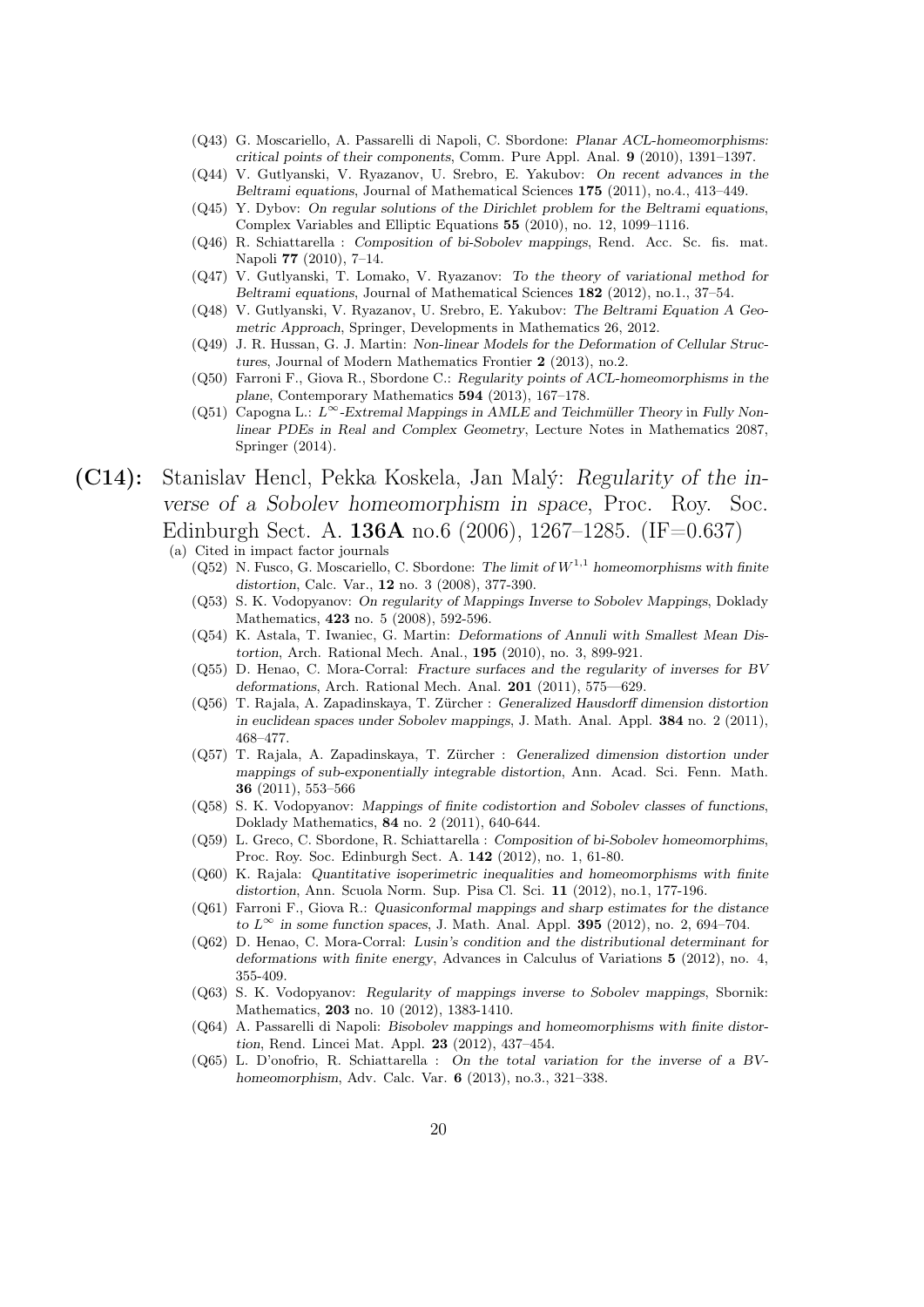- (Q66) K. Rajala, G. Moscariello, A. Passarelli di Napoli: Mappings of finite distortion and asymmetry of domains, Ann. Acad. Sci. Fenn. Math. 38 (2013), no. 1, 367–375.
- (Q67) A. Lorent: On functions whose symmetric part of gradient agree and a generalization of Reshetnyak's compactness theorem, Calc. Var. and PDE 48 (2013), no 3-4., 625– 665.
- (Q68) L. D'onofrio, C. Sbordone ,R. Schiattarella : Grand Sobolev spaces and their applications in geometric function theory and PDEs, Journal of Fixed Point Theory and Applications 13 (2013), no.2., 309–340.
- (b) Cited in non-impact factor journals
	- (Q69) L. Greco, C. Sbordone, C. Trombetti: A note on planar homeomorphisms, Rend. Accad. Sci. Fis. Mat. Napoli (4) 75 (2008), 53–59.
	- (Q70) A. Ukhlov: Sobolev homeomorphisms and  $H^1$ -rectifiable curves on Carnot groups, Far East Journal of Mathematical Sciences, 33 no. 2 (2009), 151-166.
	- (Q71) C. Capozzoli: Sufficient conditions for integrability of distortion function  $K_{f-1}$ , Bolletino dell Unione Matematica Italiana 2 (2009), no. 3, 699–710.
	- (Q72) V. Goldstein, A. Ukhlov: Sobolev Homeomorphisms and Composition Operators, International Mathematical Series 11, Around the Research of Vladimir Maz'ya I (2009), Springer, 207-220.
	- (Q73) V. Goldstein, A. Ukhlov: About homeomorphisms that induce composition operators on Sobolev spaces, Complex Variables and Elliptic Equations 55 (2010), no. 8-10, 833-845.
	- (Q74) R. Schiattarella : Composition of bi-Sobolev mappings, Rend. Acc. Sc. fis. mat. Napoli 77 (2010), 7–14.
	- (Q75) C. Sbordone, R. Schiattarella : Critical points for Sobolev homeomorphisms, Rendiconti lincei-matematica e applicazioni 22 (2011), no.2., 207–222.
	- (Q76) Farroni F., Giova R., Sbordone C.: Regularity points of ACL-homeomorphisms in the plane, Contemporary Mathematics 594 (2013), 167–178.

#### (C19): Stanislav Hencl, G. Moscariello, A. Passarelli di Napoli and C. Sbordone: Bi-Sobolev mappings and elliptic equations in the plane, J. Math. Anal. Appl. 355 (2009), 22–32. (IF=1.050)

(a) Cited in impact factor journals

- (Q77) T. Iwaniec, L. Kovalev, J. Onninen: Diffeomorphic approximation of Sobolev homeomorphisms, Arch. Rational Mech. Anal. 201 (2011), no. 3, 1047–1067.
- (Q78) L. D'onofrio, R. Schiattarella : On the total variation for the inverse of a BVhomeomorphism, Adv. Calc. Var. 6 (2013), no.3., 321–338.
- (Q79) F. Farroni, R. Giova: The distance to  $L^{\infty}$  in the grand Orlicz spaces, Journal of Function Spaces and its Applications, Article ID 658527 (2013), 7 pages.
- (Q80) C. Capone, M. R. Formica, R. Giova and R. Schiattarella: On the regularity theory of bi-Sobolev mappings, Rend. Lincei Mat. Appl. 24 (2013), 527–548.
- (b) Cited in non-impact factor journals (Q81) C. Capozzoli: Sufficient conditions for integrability of distortion function  $K_{f-1}$ , Bolletino dell Unione Matematica Italiana 2 (2009), no. 3, 699–710.
	- (Q82) F. Farroni, R. Giova, T. Ricciardi: Best constants and extremals for a vector Poincaré inequality with weights, Scientiae Mathematicae Japonicae online, e-2010, 53–68.
	- (Q83) R. Schiattarella : Composition of bi-Sobolev mappings, Rend. Acc. Sc. fis. mat. Napoli 77 (2010), 7–14.
- (C28): Daniel Campbell, Stanislav Hencl: A note on mappings of finite distortion: Examples for the sharp modulus of continuity, Ann. Acad. Sci. Fenn. Math. 36 (2011), 531–536. (IF=0.602)
	- (a) Cited in impact factor journals
		- (Q84) T. Ricciardi, G. Zecca: On the continuity of solutions to degenerate elliptic equations in two dimensions, Potential Analysis 37 (2012), no. 2, 171–185.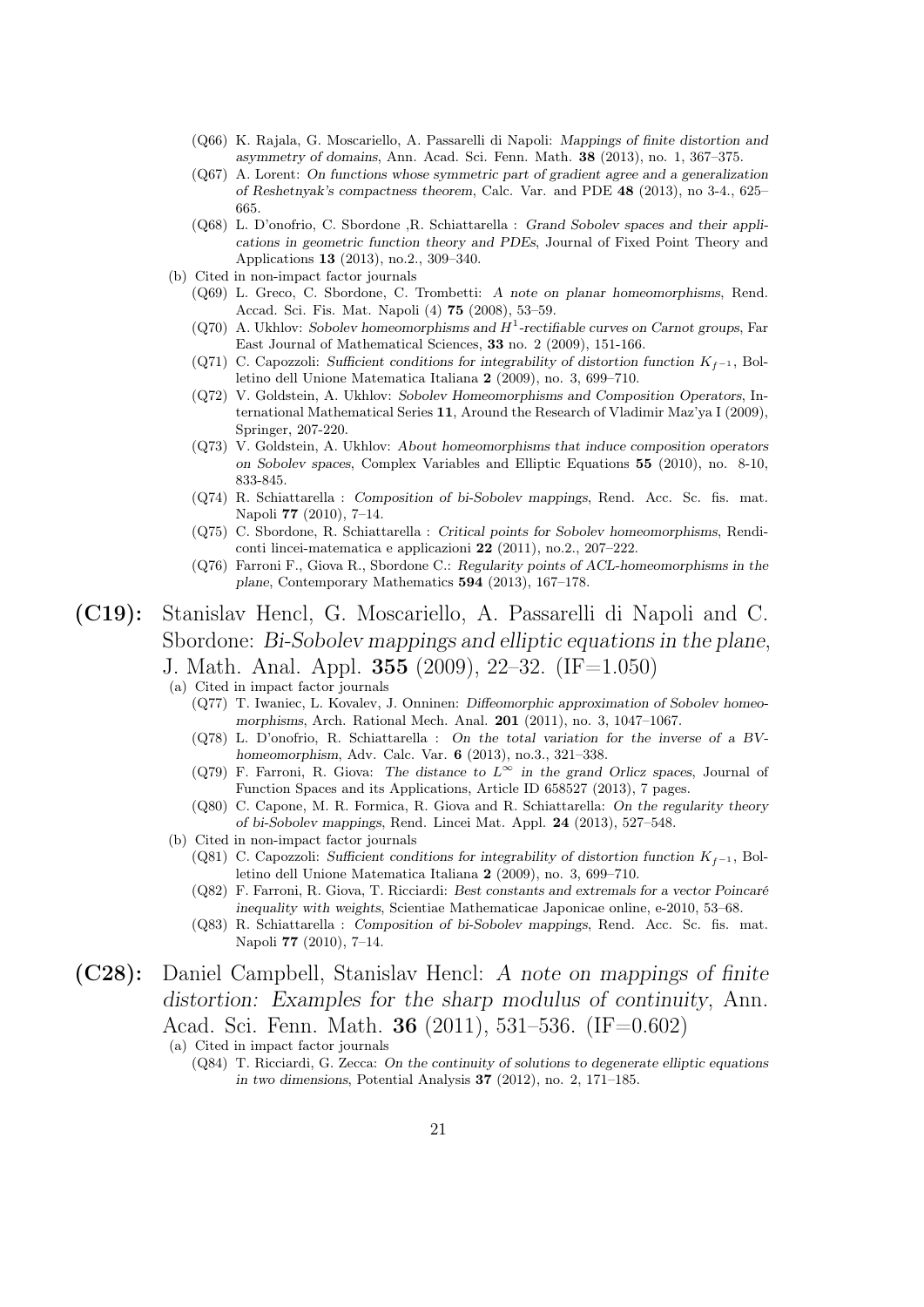- (Q85) P. Koskela: Planar Mappings of Finite Distortion , Computational methods and function theory 10 (2010), no. 2, 663–678.
- (C21): Marianna Csörnyei, Stanislav Hencl, Jan Malý: Homeomorphisms in the Sobolev space  $W^{1,n-1}$ , J. Reine Angew. Math. 644 (2010),  $221-235.$  (IF=1.083)
	- (a) Cited in impact factor journals
		- (Q86) N. Fusco, G. Moscariello, C. Sbordone: The limit of  $W^{1,1}$  homeomorphisms with finite distortion, Calc. Var., 12 no. 3 (2008), 377-390.
		- (Q87) S. K. Vodopyanov: On regularity of Mappings Inverse to Sobolev Mappings, Doklady Mathematics, 423 no. 5 (2008), 592-596.
		- (Q88) T. Iwaniec, J. Onninen: Deformations of finite conformal energy: Existence, and Removability of Singularities, Proc. London Math. Soc. 100 (2010), 1–23.
		- (Q89) F. Giannetti, A. Passarelli di Napoli: Bi-Sobolev mappings with differential matrices in Orlicz Zygmund classes, J. Math. Anal. Appl. 369 (2010), no. 1, 346-356
		- (Q90) D. Henao, C. Mora-Corral: Fracture surfaces and the regularity of inverses for BV deformations, Arch. Rational Mech. Anal. 201 (2011), 575—629.
		- (Q91) T. Iwaniec, J. Onninen: Deformations of finite conformal energy: boundary behavior and limit theorems, Trans. Amer. Math. Soc. 363 (2011), no. 11, 5605–5648.
		- (Q92) P. di Gironimo, L. D'onofrio, C. Sbordone, R. Schiattarella : Anisotropic Sobolev homeomorhisms, Ann. Acad. Sci. Fenn. Math. 36 (2011), 593–602.
		- (Q93) S. K. Vodopyanov: Mappings of finite codistortion and Sobolev classes of functions, Doklady Mathematics, 84 no. 2 (2011), 640-644.
		- (Q94) L. Greco, C. Sbordone, R. Schiattarella : Composition of bi-Sobolev homeomorphims, Proc. Roy. Soc. Edinburgh Sect. A. 142 (2012), no. 1, 61-80.
		- (Q95) T. Iwaniec, J. Onninen: n-Harmonis mappings between annuli: The Art of Integrating Free Lagrangians, Memoirs of the American Mathematical Society 218 (2012).
		- (Q96) L. D'Onofrio, C. Sbordone, R. Schiattarella : The Grand Sobolev Homeomorphisms and Their Measurability Properties, Adv. Nonlinear Stud. 12 (2012), no. 4, 767-782.
		- (Q97) D. Henao, C. Mora-Corral: Lusin's condition and the distributional determinant for deformations with finite energy, Advances in Calculus of Variations 5 (2012), no. 4, 355-409.
		- (Q98) S. K. Vodopyanov: Regularity of mappings inverse to Sobolev mappings, Sbornik: Mathematics 203 no. 10 (2012), 1383-1410.
		- (Q99) G. Moscariello, A. Passarelli di Napoli, K. Rajala: Mappings of finite distortion and asymmetry of domains, Ann. Acad. Sci. Fenn. Math. 38 no. 1 (2013), 367-375.
		- (Q100) L. D'onofrio, R. Schiattarella : On the total variation for the inverse of a BVhomeomorphism, Adv. Calc. Var. 6 (2013), no.3., 321–338.
		- (Q101) A. Lorent: On functions whose symmetric part of gradient agree and a generalization of Reshetnyak's compactness theorem, Calc. Var. and PDE 48 (2013), no 3-4., 625– 665.
		- (Q102) L. D'onofrio, C. Sbordone ,R. Schiattarella : Grand Sobolev spaces and their applications in geometric function theory and PDEs, Journal of Fixed Point Theory and Applications 13 (2013), no.2., 309–340.
	- (b) Cited in non-impact factor journals and monographs
		- (Q103) C. Capozzoli, M. Carozza: On Γ-Convergence of Quadratic Functionals in the Plane, Ricerche Mat. 57 (2008), 283–300.
		- (Q104) Martio, O.; Ryazanov, V.; Srebro, U.; Yakubov, E.: Moduli in Modern Mapping Theory, Springer, 2009.
		- $(Q105)$  A. Ukhlov: Sobolev homeomorphisms and  $H^1$ -rectifiable curves on Carnot groups, Far East Journal of Mathematical Sciences, 33 no. 2 (2009), 151-166.
		- (Q106) G. Moscariello, A. Passarelli di Napoli, C. Sbordone: ACL-homeomorphisms in the plane, Operator Theory: Advances and Applications 193 (2009), 215–225.
		- (Q107) G. Moscariello, A. Passarelli di Napoli, C. Sbordone: Planar ACL-homeomorphisms: critical points of their components, Comm. Pure Appl. Anal. 9 (2010), 1391–1397.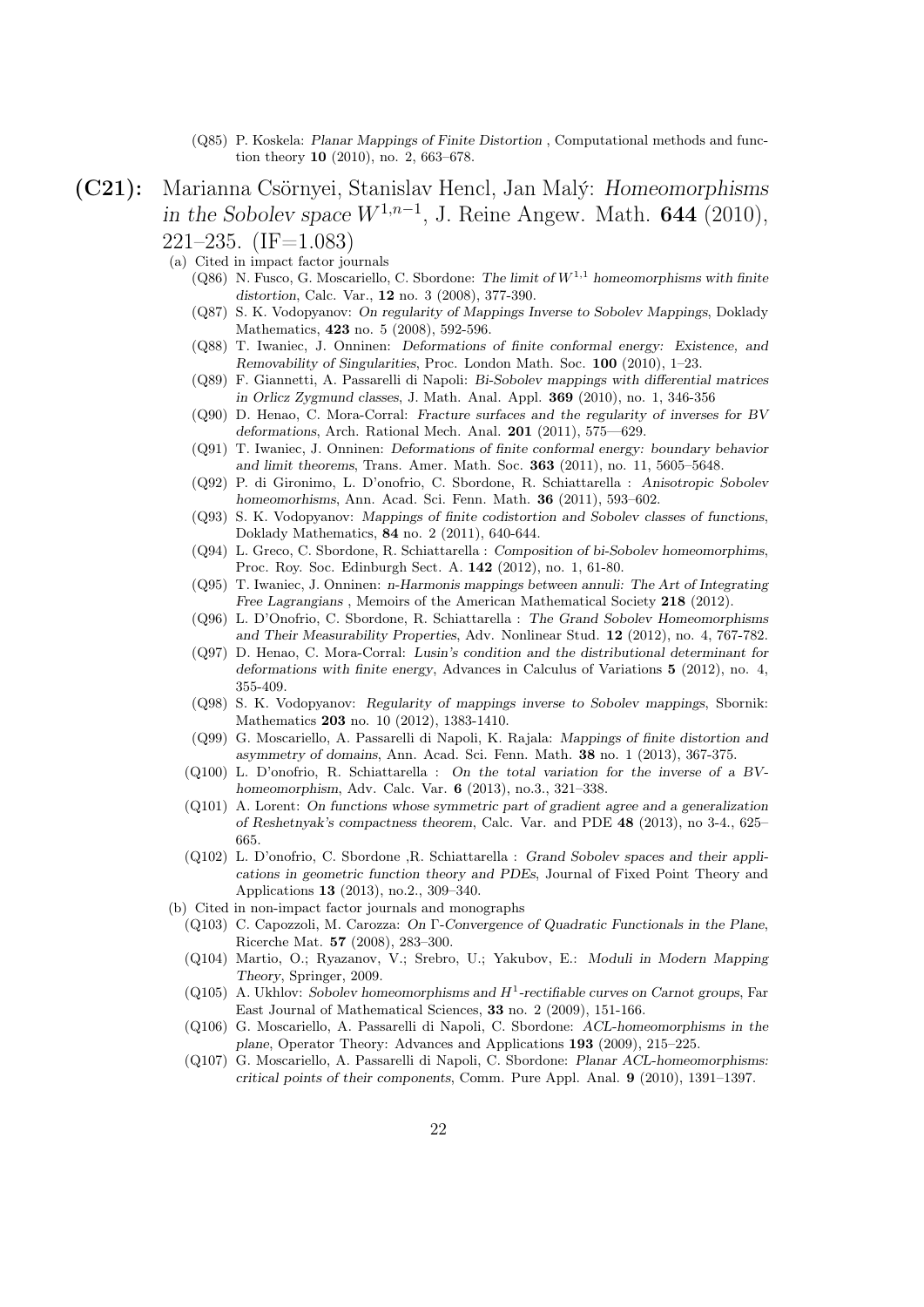- (Q108) V. Goldstein, A. Ukhlov: About homeomorphisms that induce composition operators on Sobolev spaces, Complex Variables and Elliptic Equations 55 (2010), no. 8-10, 833-845.
- (Q109) Farroni F., Giova R., Sbordone C.: Regularity points of ACL-homeomorphisms in the plane, Contemporary Mathematics 594 (2013), 167–178.
- (Q110) Capogna L.:  $L^{\infty}$ -Extremal Mappings in AMLE and Teichmüller Theory in Fully Nonlinear PDEs in Real and Complex Geometry, Lecture Notes in Mathematics 2087, Springer (2014).
- (Q111) V. I. Ryazanov, R. R. Salimov, E. A. Sevostyanov: On convergence analysis of space homeomorphisms, Siberian Advances in Mathematics 23 (2013), no.4., 263–293.

#### (C22): Stanislav Hencl, Jan Malý: Jacobians of Sobolev homeomorphisms, Calc. Var. Partial Differential Equations 38 (2010), 233—242.  $(IF=1.236)$

- (a) Cited in impact factor journals
	- (Q112) P. di Gironimo, L. D'onofrio, C. Sbordone, R. Schiattarella : Anisotropic Sobolev homeomorhisms, Ann. Acad. Sci. Fenn. Math. 36 (2011), 593–602.
	- (Q113) T. Rajala, A. Zapadinskaya, T. Zürcher : Generalized Hausdorff dimension distortion in euclidean spaces under Sobolev mappings, J. Math. Anal. Appl. 384 no. 2 (2011), 468–477.
	- (Q114) T. Iwaniec, N.-T. Koh, L. Kovalev, J. Onninen: Existence of energy-minimal diffeomorphisms between doubly connected domains, Inventiones Mathematicae 186 no. 3 (2011), 667–707.
	- (Q115) L. D'Onofrio, C. Sbordone, R. Schiattarella : The Grand Sobolev Homeomorphisms and Their Measurability Properties, Adv. Nonlinear Stud. 12 (2012), no. 4, 767-782.
	- (Q116) L. D'onofrio, R. Schiattarella : On the total variation for the inverse of a BVhomeomorphism, Adv. Calc. Var. 6 (2013), no.3., 321–338.
- (b) Cited in non-impact factor journals
	- (Q117) R. Schiattarella : Composition of bi-Sobolev mappings, Rend. Acc. Sc. fis. mat. Napoli 77 (2010), 7–14
	- (Q118) C. Sbordone, R. Schiattarella : Critical points for Sobolev homeomorphisms, Rendiconti lincei-matematica e applicazioni 22 (2011), no.2., 207–222.
	- (Q119) Farroni F., Giova R., Sbordone C.: Regularity points of ACL-homeomorphisms in the plane, Contemporary Mathematics 594 (2013), 167–178.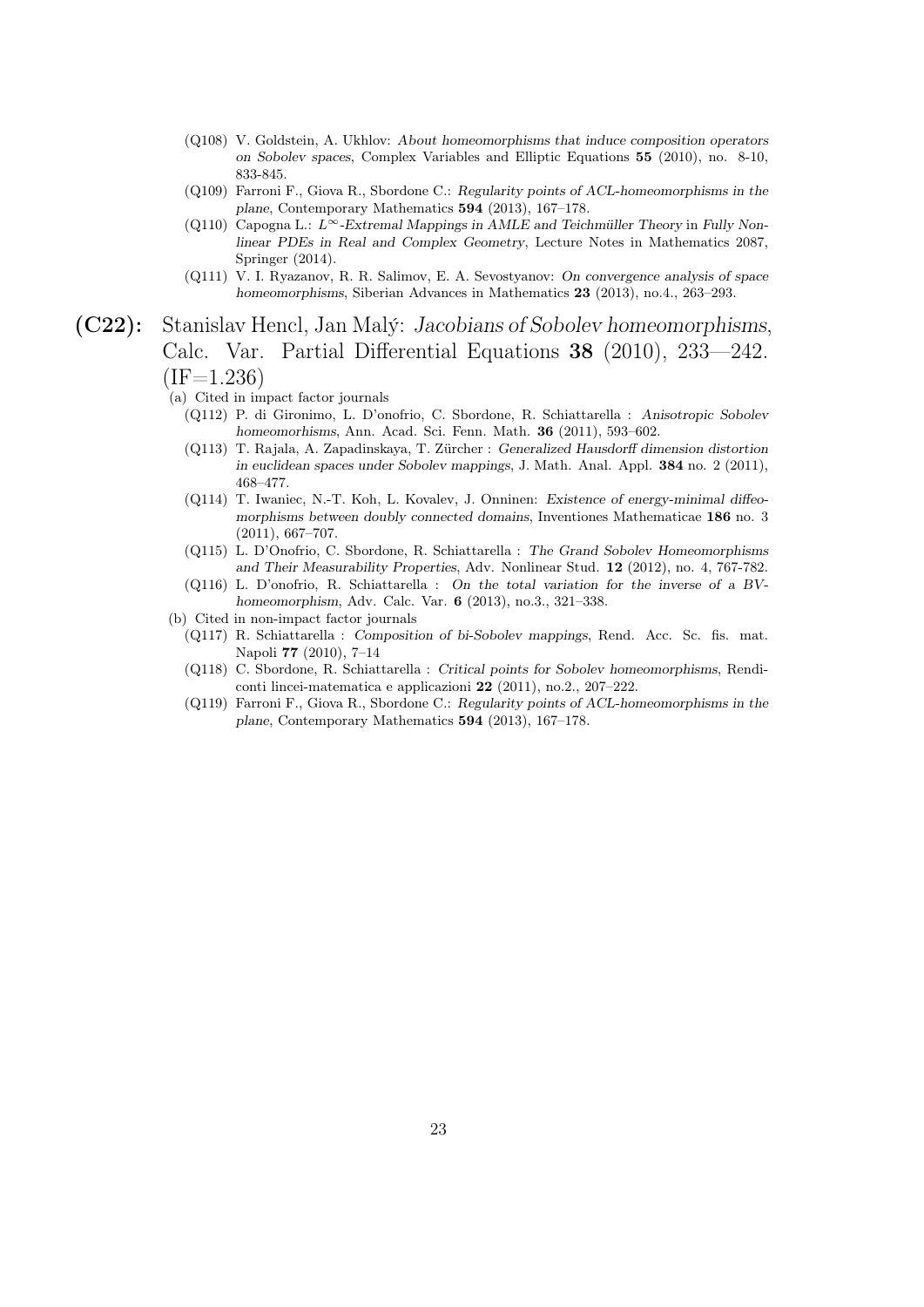## Bibliography

- [1] K. Astala, T. Iwaniec and G. Martin, Elliptic partial differential equations and quasiconformal mappings in the plane, Princeton Mathematical Series, 48. Princeton University Press, Princeton, NJ, 2009.
- [2] J. Ball, Convexity conditions and existence theorems in nonlinear elasticity, Arch. Rational Mech. Anal. 63 (1978), 337–403.
- [3] J. Ball, *Global invertibility of Sobolev functions and the interpenetration of matter*, Proc. Roy. Soc. Edinburgh Sect. A 88 (1981), 315–328.
- [4] L. Cesari, Sulle transformazioni continue, Ann. Math. Pura Appl. 21 (1942), 157–188.
- [5] D. Campbell and S. Hencl, A note on mappings of finite distortion: Examples for the sharp modulus of continuity, Ann. Acad. Sci. Fenn. Math. 36 (2011), 531–536.
- [6] A.V. Chernavskii, Finite to one open mappings of manifolds, Mat. Sb. 65 (1964), 357–369.
- [7] M. Csörnyei, S. Hencl and J. Malý, *Homeomorphisms in the Sobolev space*  $W^{1,n-1}$ , J. Reine Angew. Math 644 (2010), 221–235.
- [8] L. D'onofrio, S. Hencl and R. Schiattarella, Bi-Sobolev homeomorphism with zero Jacobian almost everywhere, to appear in Calc. Var. Partial Differential Equations.
- [9] D. Faraco, P. Koskela and X. Zhong, Mappings of finite distortion: The degree of regularity, Adv. Math. 90 (2005), 300–318.
- [10] L. Greco, A remark on the equality det  $Df = \text{Det } Df$ , Diff. Integral Equations 6 (1993), 1089–1100.
- [11] S. Hencl, Sobolev homeomorphism with zero jacobian almost everywhere, J. Math. Pures Appl. 95 (2011), 444–458.
- [12] S. Hencl and P. Koskela, Regularity of the inverse of a planar Sobolev homeomorphism, Arch. Rational Mech. Anal 180 (2006), 75–95.
- [13] S. Hencl and P. Koskela, Mappings of finite distortion: Discreteness and openness for quasi-light mappings, Ann. Inst. H. Poincaré Anal. Non Linéaire. 22 (2005), 331–342.
- [14] S. Hencl, P. Koskela and J. Onninen, Homeomorphisms of bounded variation, Arch. Rational Mech. Anal 186 (2007), 351–360.
- [15] S. Hencl and J. Malý, Jacobians of Sobolev homeomorphisms, Calc. Var. Partial Differential Equations 38 (2010), 233—242.
- [16] S. Hencl and J. Malý, Mappings of finite distortion: Hausdorff measure of zero sets, Math. Ann. 324 (2002), 451–464.
- [17] S. Hencl, P. Koskela and J. Malý, Regularity of the inverse of a Sobolev homeomorphism in space, Proc. Roy. Soc. Edinburgh Sect. A 136 (2006), no. 6, 1267–1285.
- [18] S. Hencl, G. Moscariello, A. Passarelli di Napoli and C. Sbordone, Bi-Sobolev mappings and elliptic equations in the plane, J. Math. Anal. Appl. 355 (2009), 22–32.
- [19] S. Hencl and K. Rajala, Optimal assumptions for discreteness, to appear in Arch. Rational Mech. Anal 207 (2013), no. 3, 775–783.
- [20] T. Iwaniec, P. Koskela and J. Onninen, Mappings of finite distortion: Monotonicity and continuity, Invent. Math. **144** (2001), 507-531.
- [21] T. Iwaniec and G. Martin, Geometric function theory and nonlinear analysis, Oxford Mathematical Monographs, Clarendon Press, Oxford, 2001.
- [22] T. Iwaniec and C. Sbordone, On the integrability of the Jacobian under minimal hypotheses, Arch. Rational Mech. Anal. 119 (1992), 129–143.
- [23] T. Iwaniec and V. Šverák, On mappings with integrable dilatation, Proc. Amer. Math. Soc. 118 (1993), 181-188.
- [24] J. Kauhanen, P. Koskela and J. Malý, Mappings of finite distortion: Condition N, Michigan Math. J. 49 (2001), 169–181.
- [25] J. Kauhanen, P. Koskela and J. Malý, Mappings of finite distortion: Discreteness and openness, Arch. Ration. Mech. Anal. 160 (2001), 135–151.
- [26] L. Kleprlík, *The zero set of the Jacobian and composition of mappings*, J. Math. Anal. Appl. **386** (2012), 870–881.
- [27] P. Koskela, Lectures on Quasiconformal and Quasisymmetric Mappings, University of Jyväskylä, to appear.
- [28] P. Koskela and J. Malý, Mappings of finite distortion: the zero set of the Jacobian, J. Eur. Math. Soc. 5 (2003), 95–105.
- [29] J. Malý and O. Martio, Lusin's condition (N) and mappings of the class  $W^{1,n}$ , J. Reine Angew. Math. 458 (1995), 19–36.
- [30] J. Manfredi, Weakly Monotone functions, J. Geom. Anal. 4 (1994), 393—402.
- [31] J. Manfredi and E. Villamor, An extension of Reshetnyak's theorem, Indiana Univ. Math. J. 47 (1998), 1131– 1145.
- [32] S. Müller, *Higher integrability of determinants and weak convergence in*  $L^1$ , J. Reine Angew. Math. 412 (1990), 20–34.
- [33] J. Onninen and X. Zhong, Mappings of finite distortion: a new proof for discreteness and openness, Proc. Roy. Soc. Edinburgh Sect. A 138 (2008), 1097–1102.